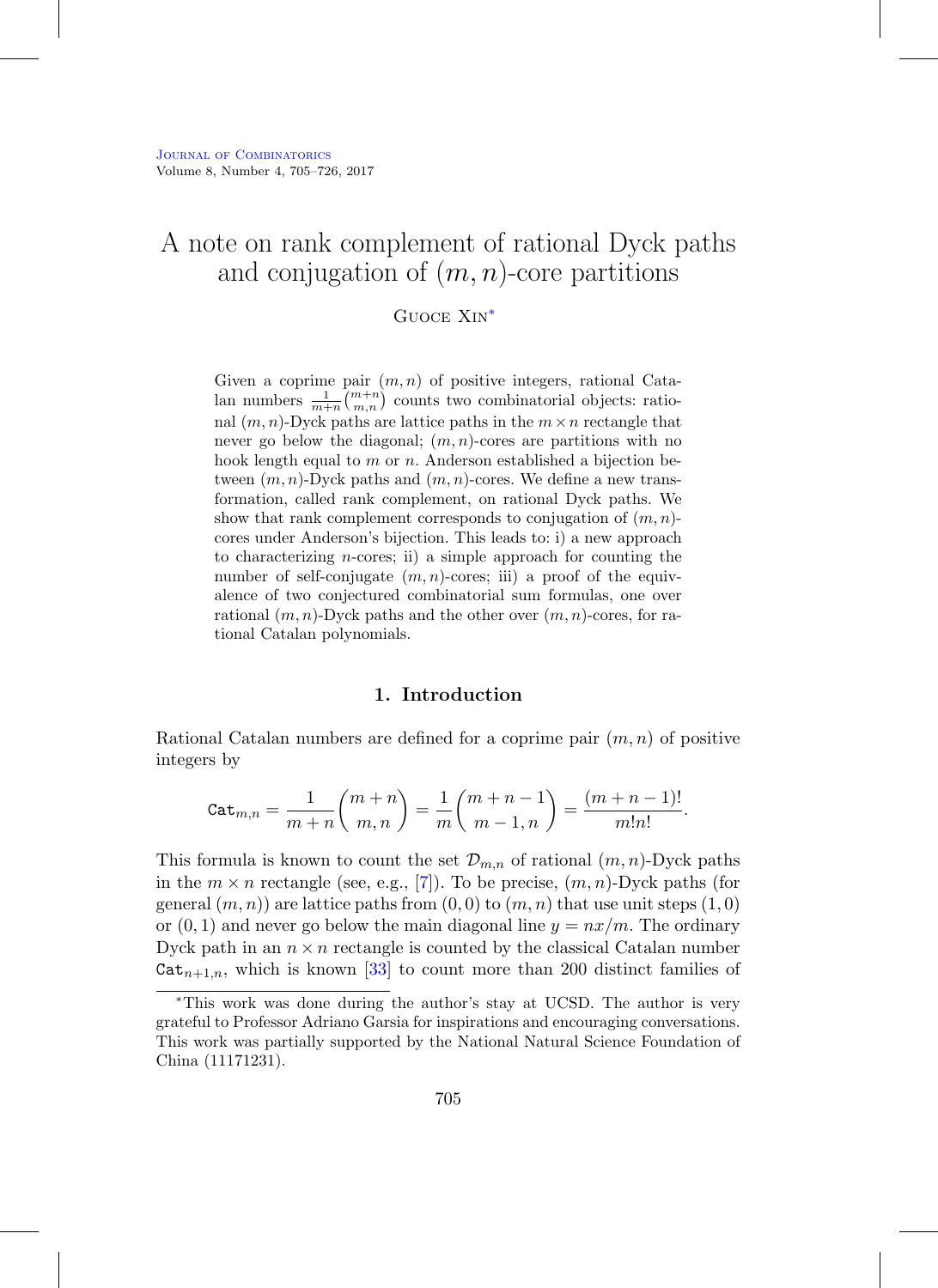combinatorial objects. Since  $(n + 1, n)$ -Dyck paths are easily seen to be in bijection with  $(n, n)$ -Dyck paths, this case is always referred to as the classical case.

Rational Catalan numbers also appear in the context of partitions. An-derson [\[1\]](#page-18-1) established a bijection  $\alpha$  from the set  $\mathcal{D}_{m,n}$  of rational Dyck paths to the set  $\mathcal{P}_{m,n}$  of  $(m,n)$ -cores, which are partitions having no hook lengths equal to m or n. Recently, Armstrong et al.  $[4]$  established some interesting results and conjectures on  $(m, n)$ -cores. Some of the conjectures have been solved (See, e.g.,  $[9]$ ,  $[25]$ ,  $[34]$ ), some of them are still open.

Our first contribution is to define the rank complement transformation on  $(m, n)$ -Dyck paths in Section [2.](#page-4-0) Then we claim in Theorem [11](#page-13-0) that under Anderson's map, rank complement of  $(m, n)$ -Dyck paths corresponds to conjugation of  $(m, n)$ -cores. Conjugation of  $(m, n)$ -cores was also described using semimodules in [\[19,](#page-19-1) Lemma 2.21]. This correspondence was not known before. See Armstrong's talk [\[3\]](#page-18-3) in 2012. Using this correspondence, we give a simple proof of the following result, which appear as [\[10,](#page-19-2) Theorem 1].

<span id="page-1-0"></span>**Theorem 1** ([\[10\]](#page-19-2)). Let  $(m, n)$  be a coprime pair. Then the number of self conjugate  $(m, n)$ -cores is given by

(1) 
$$
{\binom{\lfloor m/2 \rfloor + \lfloor n/2 \rfloor}{\lfloor m/2 \rfloor, \lfloor n/2 \rfloor}}.
$$

The original proof of Theorem [1](#page-1-0) gives a direct bijection from self-conjugate  $(m, n)$ -cores to lattice paths from  $(0, 0)$  to  $(\lfloor m/2 \rfloor, \lfloor n/2 \rfloor)$ . It is based on the fact that self conjugate partitions are uniquely determined by their hook lengths of the main diagonal. These main diagonal hook lengths are characterized by certain conditions for self conjugate *n*-cores (hence  $(m, n)$ -cores) [\[10,](#page-19-2) Proposition 3].

Rational Catalan polynomials are q-analogous of  $\mathtt{Cat}_{m,n}$  defined by

$$
\mathtt{Cat}_{m,n}(q) = \frac{1}{[m+n]_q}\left[\frac{m+n}{m,n}\right]_q = \frac{[m+n-1]_q!}{[m]_q![n]_q!},
$$

where  $[a]_q = 1 + q + \cdots + q^{a-1}$  and  $[a]_q! = [a]_q \cdots [1]_q$ . It is a nontrivial fact<sup>[1](#page-1-1)</sup> that  $\mathtt{Cat}_{m,n}(q)$  is a polynomial in q with N coefficients when m and  $n$  are coprime. For this fact, Haiman gives an algebraic proof in  $[24, Prop.$  $[24, Prop.$ 

<span id="page-1-1"></span><sup>1</sup>Christian Kratternthaler pointed out that an elementary proof of this fact is given by Andrews [\[2\]](#page-18-4).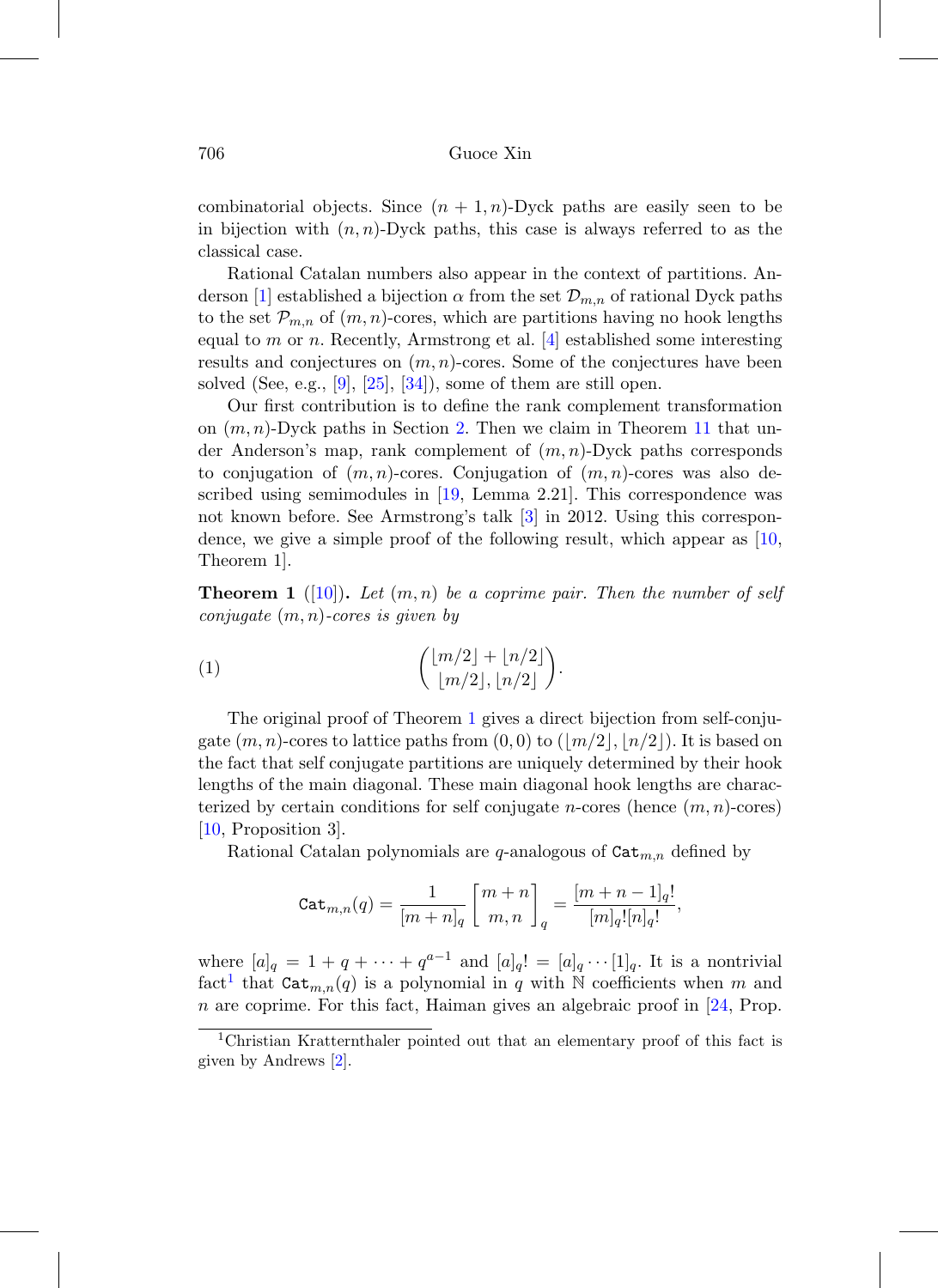2.5.2] and also gives an algebraic interpretation for these polynomials as the Hilbert series of a suitable quotient ring of a polynomial ring [\[24,](#page-20-2) Prop. 2.5.3 and 2.5.4]. This polynomial also appears to be connected to certain modules arising in the theory of rational Cherednik algebras. Recently, it is shown in [\[13\]](#page-19-3) that the modified version  $[\gcd(m, n)]_q$ Cat $_{m,n}(q)$  for arbitrary m and n is also a polynomial in  $q$  with  $\mathbb N$  coefficients.

An interesting problem is to explain the fact by finding a combinatorial interpretation of the rational Catalan polynomial  $\mathtt{Cat}_{m,n}(q)$ , especially of the form

$$
\mathtt{Cat}_{m,n}(q) = \sum_{D \in X_{m,n}} q^{\mathtt{Stat}(D)},
$$

where stat is certain statistic on D, and  $X_{m,n}$  is a set counted by  $\mathtt{Cat}_{m,n}$ . Such a solution was only known for the classical case by MacMahon [\[28\]](#page-20-3) using the major index, and for the  $m = kn + 1$  case by [\[26\]](#page-20-4) using the area and bounce statistic. In the general case, there are two conjectured formulas. One came up as a consequence of a more general rational Shuffle conjecture from algebraic combinatorics.

<span id="page-2-0"></span>**Conjecture 2.** Let  $(m, n)$  be a coprime pair of positive integers. Then we have

(2) 
$$
\sum_{D \in \mathcal{D}_{m,n}} q^{\text{area}(D) + \text{codinv}(D)} = \text{Cat}_{m,n}(q) = \frac{1}{[m+n]_q} \begin{bmatrix} m+n \\ m,n \end{bmatrix}_q
$$

where the sum ranges over all  $(m, n)$ -Dyck paths D, area(D) is the number of lattice squares between D and the main diagonal, and  $\text{codinv}(D)$  is a Dyck path statistic that can be given a simple geometric construction.

The conjecture was also made in [\[5,](#page-18-5) Conjecture 6], where dinv is denoted  $h_{m,n}^+$ .

The other conjecture was made in the context of partitions by Armstrong et al. [\[4\]](#page-18-2), where they introduced the statistics length  $\ell(\lambda)$  and skew-length  $s\ell(\lambda)$  of an  $(m, n)$ -core  $\lambda$ .

<span id="page-2-1"></span>**Conjecture 3.**  $[4]$  Let m and n be coprime positive integers. Then we have

(3) 
$$
\sum_{\lambda \in \mathcal{P}_{m,n}} q^{\ell(\lambda) + s\ell(\lambda)} = \mathcal{C}at_{m,n}(q) = \frac{1}{[m+n]_q} \begin{bmatrix} m+n \\ m,n \end{bmatrix}_q,
$$

where the sum ranges over all  $(m, n)$ -cores  $\lambda$ .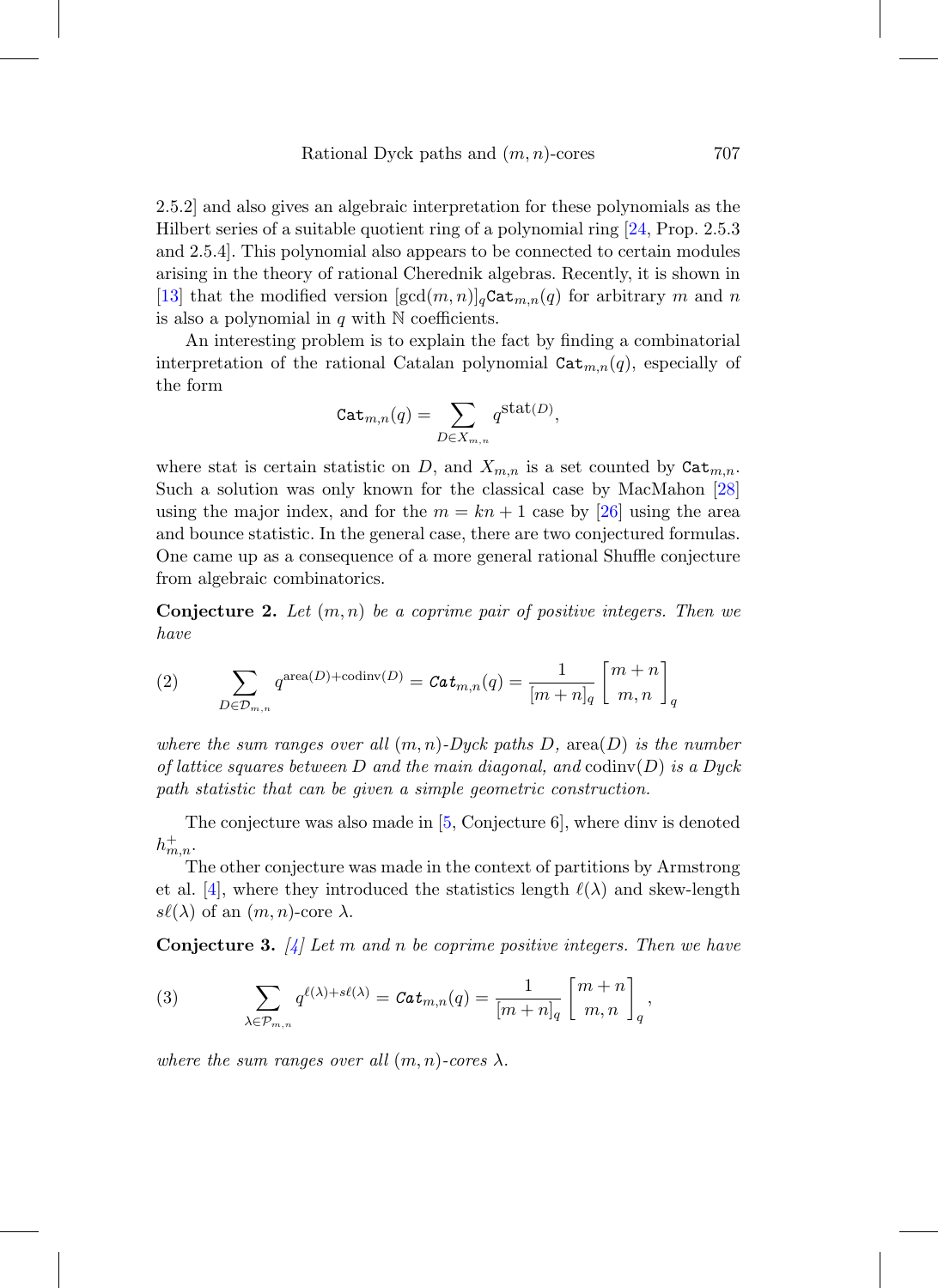Both conjectured formulas are specialization of rational  $q, t$ -Catalan numbers at  $t = 1/q$ . The similarity of the two conjectures suggests that they are equivalent. Indeed, our major contribution is Theorem [17,](#page-17-0) which shows that under Anderson's  $\alpha$  map, codinv(D) of a Dyck path D is taken to  $s\ell(\lambda)$  of the  $(m, n)$ -core  $\lambda = \alpha(D)$ . Since it is clear that  $area(D) = \ell(\lambda)$ , we prove the equivalence of Conjectures [2](#page-3-0) and  $3^2$  $3^2$ .

It is worth mentioning the well-known Shuffle conjecture, which represents the Hilbert series of the diagonal Harmonics as a combinatorial sum over certain labeled Dyck paths, called parking functions. The Shuffle conjecture was one of the major open problems in algebraic combinatorics. Since it was formulated in 2003 and published in [\[21\]](#page-20-5), little progress was made until a refinement of the conjecture was found 5 years later and published in [\[23\]](#page-20-6). Three special cases of the refined shuffle conjecture have been proved in [\[17\]](#page-19-4), [\[15\]](#page-19-5), [\[16\]](#page-19-6). Recently, the refined shuffle conjecture was proved by Erik Carlsson and Anton Mellit [\[8\]](#page-18-6).

While the classical shuffle conjecture was too hard to attack, its natural extension, the rational shuffle conjecture, has been discovered recently. The conjecture was found to be connected with many other area of mathematics, such as: the Elliptic Hall Algebra of Burban-Shiffmann-Vasserot, the Algebraic Geometry of Springer Fibers of Hikita, the Double Affine Hecke Algebras of Cherednik, the HOMFLY polynomials, and the truly fascinating Shuffle Algebra of symmetric functions. Its specializations at  $t = q^{-1}$ (including the classical cases) are still open to this date. What makes this specialization particularly fascinating is that both sides of the stated identities have combinatorial interpretations. As a consequence, Conjecture [2](#page-2-0) is already quite challenging<sup>[3](#page-3-1)</sup>.

The paper is organized as follows. Section 1 is this introduction. Section [2](#page-4-0) introduces notations on rational Dyck paths and the rank complement transformation. In trying to understand its relation with conjugation of  $(m, n)$ -cores, we find Theorem [9](#page-10-0) in Section [3,](#page-8-0) which gives a relation between *n*-cores  $\lambda$  and their conjugate  $\lambda^T$ . This leads to a new approach to characterizing n-core partitions. In Section [4,](#page-12-0) we introduce Anderson's bijection between  $(m, n)$ -Dyck paths and  $(m, n)$ -cores and give a new proof of Theorem [1.](#page-1-0) In Section [5,](#page-13-1) we introduce the dinv statistic and establish the equivalence of Conjectures [2](#page-2-0) and [3.](#page-2-1)

<span id="page-3-0"></span><sup>2</sup>The referee pointed out that this equivalence is a consequence of (an earlier work) [\[6,](#page-18-7) Theorem 4.8]. Our proof is simpler.

<span id="page-3-1"></span><sup>3</sup>Recently, Mellit claimed a proof of the refined rational shuffle conjecture [\[30\]](#page-20-7).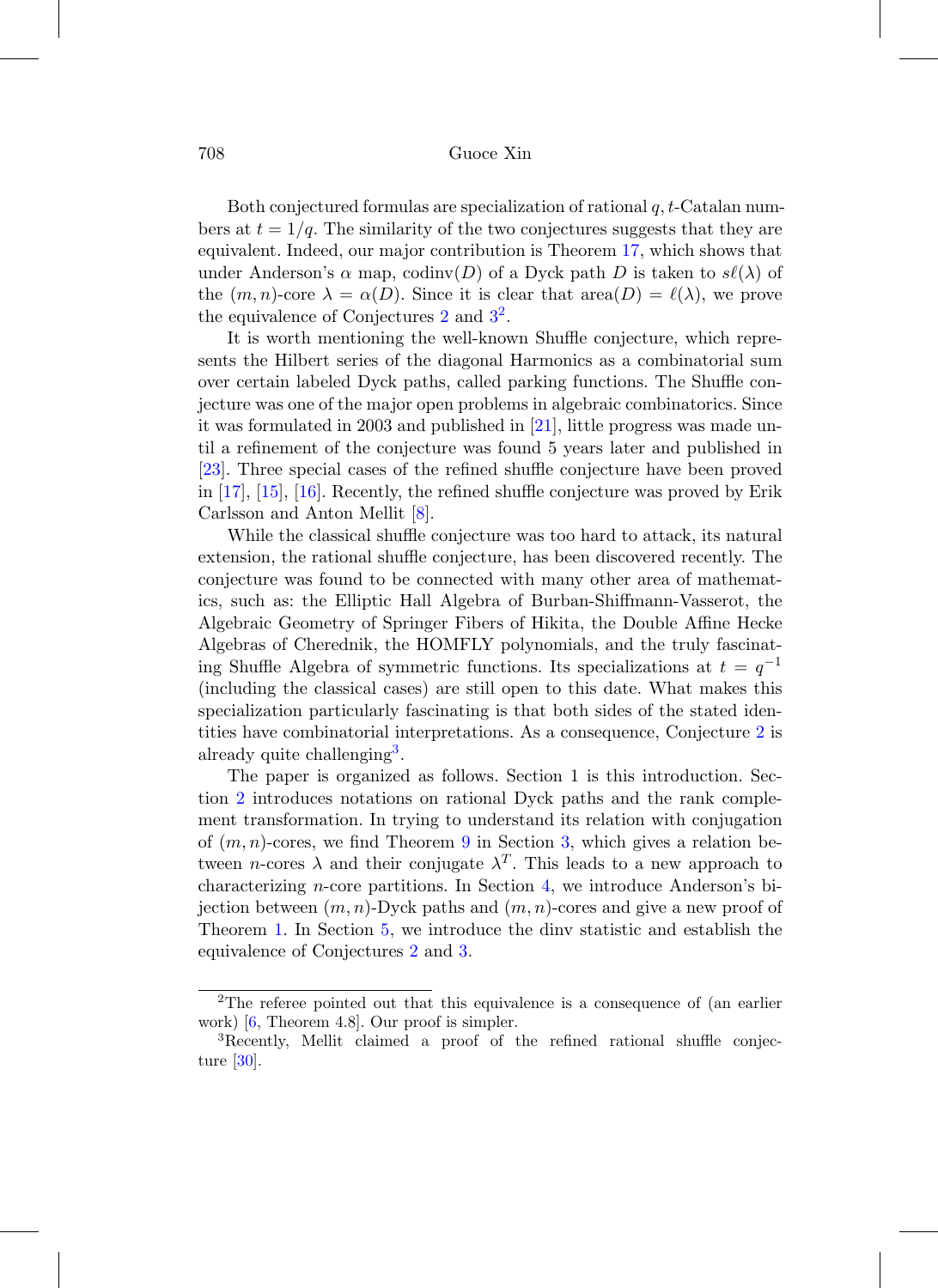# <span id="page-4-0"></span>**2. Rational Dyck paths and the rank complement transformation**

#### **2.1. Notations**

In this note, a path  $P = p_1 \cdots p_n$  is an  $(N, E)$ -sequence depicted in the plane as a sequence of lattice points  $(P_0, \ldots, P_n)$  such that  $P_0 = (0, 0)$  (if not specified) and  $P_i - P_{i-1}$  equals  $(0, 1)$  if  $p_i = N$  and  $(1, 0)$  if  $p_i = E$ . Thus  $N$  simply means a north step and  $E$  means a east step. The product of two paths P and Q are the juxtaposition  $PQ$  of the NE sequences of P and Q. Or equivalently,  $PQ$  is the path obtained by putting the starting point of  $Q$ at the end point of P.

Let m and n be positive integers. We denote by  $\mathcal{F}_{m,n}$  the set of (free) paths from  $(0,0)$  to  $(m, n)$ . An  $(m, n)$ -Dyck path D is a path in  $\mathcal{F}_{m,n}$  that never goes below the diagonal line  $y = \frac{n}{m}x$ . We denote by  $\mathcal{D}_{m,n}$  the set of all such rational (slope) Dyck paths. Define the rank of a lattice point  $(a, b)$  by  $r(a, b) = mb - na$ . When  $(m, n)$  is a coprime pair, all the lattice points  $\{(a, b): 0 \le a \le m, 0 \le b \le n\}$  in the m by n rectangle are in bijection with their ranks except for  $r(0, 0) = r(m, n) = 0$ . Thus we can encode a path  $P \in \mathcal{F}_{m,n}$  by its rank set  $r(P) = \{r(P_0), \ldots, r(P_{m+n-1})\}$  ${r(P_1),...,r(P_{m+n})}$  of  $m+n$  distinct ranks. The ranks can also be defined recursively by  $r(P_0) = 0$  and for  $i = 1, \ldots, m + n$ ,  $r(P_i) = r(P_{i-1}) + m$  if  $p_i = N$  and  $r(P_i) = r(P_{i-1}) - n$  if  $p_i = E$ . Then  $P \in \mathcal{F}_{m,n}$  is a Dyck path if and only if all its ranks are nonnegative.

Denote by  $S(D)$  the set of south ends of D, i.e, starting points of an N step of D. By abuse of notation, it is convenient to denote also by  $S(D)$  =  ${s_0, s_1,...,s_{n-1}}$  the set of the ranks of the south ends of D. We claim that  $S(D) \mod n = \{0, 1, \ldots, n-1\}$ . This is because two lattice points with the same  $y$ -coordinate must have the same rank when taken modulo n, and the y-coordinates of the  $s_i$  are all different. We can similarly define  $E(D), N(D), W(D)$  to be the ranks of the east ends, north ends, and west ends of D respectively. We have the following equalities:

<span id="page-4-1"></span>(4) 
$$
E(D) = W(D) - n
$$
,  $S(D) = N(D) - m$ ,

<span id="page-4-2"></span>(5) 
$$
r(D) = S(D) \oplus W(D) = E(D) \oplus N(D),
$$

where  $\forall$  means disjoint union. Equations in [\(4\)](#page-4-1) are obvious; Equations in [\(5\)](#page-4-2) follow from the fact that each node of  $D$  is either a south end or a west end, and similarly is either an east end or a north end. Note that 0 is a south end as the node  $(0,0)$  and an east end as the node  $(m, n)$ . On the other hand,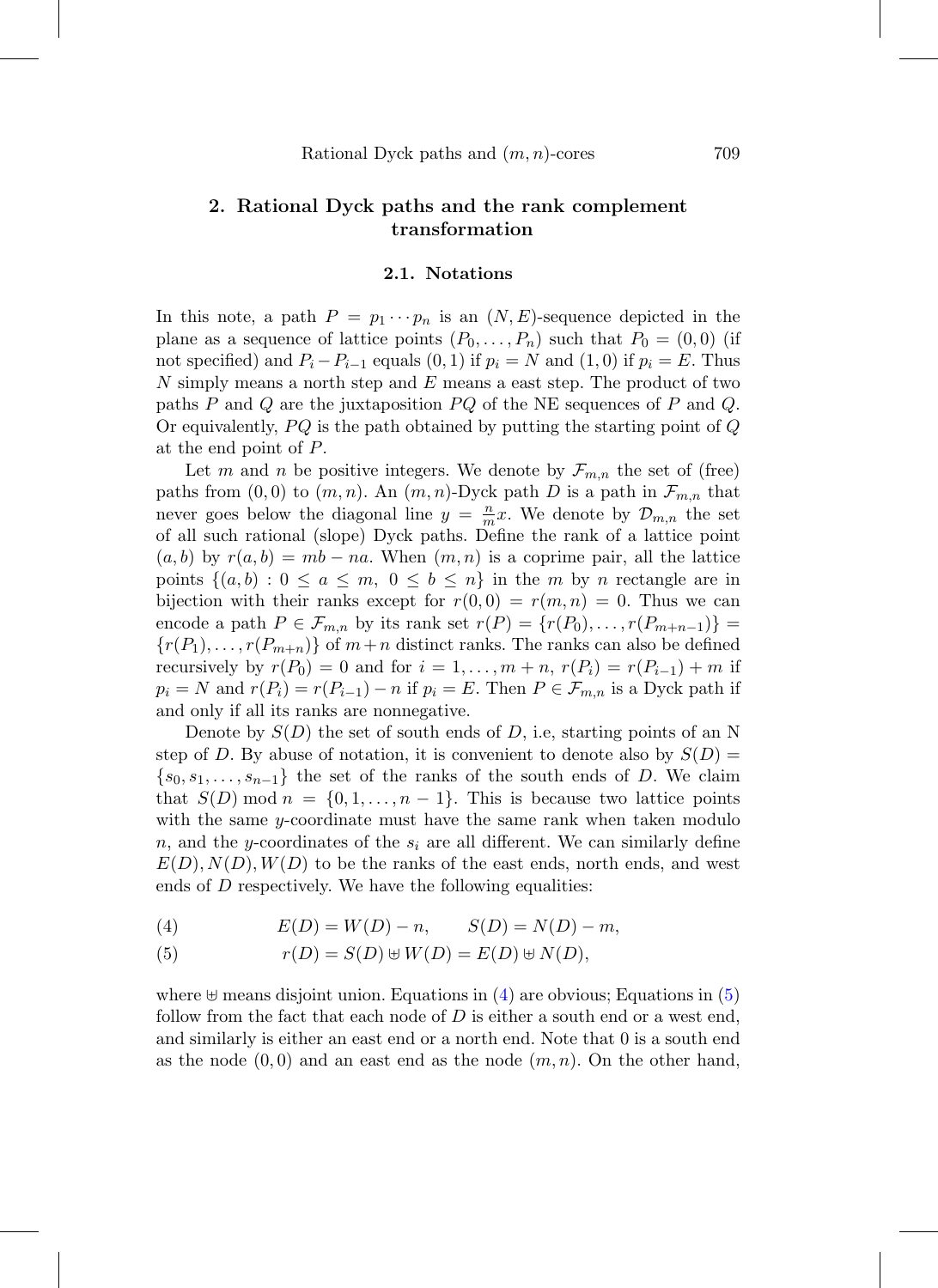given the rank sequence  $r(D)$ , one can easily reconstruct the Dyck path D. For a rank  $r \in r(D)$ , it is in  $S(D)$  if and only if  $r + m \in r(D)$ , and similar results hold for  $W(D)$ ,  $N(D)$  and  $E(D)$ .

### **2.2. Transformation of lattice paths**

There are two elementary transformations of paths (not necessarily in  $\mathcal{F}_{m,n}$ ). Denote by  $P^{rev}$  the reverse path of P obtained by reversing the NE-sequence of P, without changing the starting and ending point. Geometrically, this corresponds to rotating  $P$  by 180 degrees. The rank sequence of  $P$  and  $P^{rev}$ are related by

$$
r(P^{rev}) = r(\text{ end point of } P) + r(\text{ start point of } P) - r(P).
$$

Denote the transpose of P by  $P^T = P^{rev} \big|_{N=E,E=N}$ . Geometrically,  $P^T$ is obtained from P by flipping along the line  $y = -x$  by 180 degrees. The following two results are immediate.

**Lemma 4.** Suppose m and n are coprime. A set  $R = \{r_0, \ldots, r_{m+n-1}\}\$ is the rank sequence of a path  $P \in \mathcal{F}_{m,n}$  if and only if it is also the rank sequence of the transpose  $P^T \in \mathcal{F}_{n,m}$  of P. The result still holds if we restrict to nonnegative rank sequences and Dyck paths.

**Lemma 5.** Suppose m and n are coprime. A set  $R = \{r_0, \ldots, r_{m+n-1}\}$  is the rank sequence of a path  $P \in \mathcal{F}_{m,n}$  if and only if  $-R = \{-r_0, \ldots, -r_{m+n-1}\}$ is the rank sequence of the path  $P^{rev} \in \mathcal{F}_{m,n}$ .

The reversing map is clearly an involution on  $\mathcal{F}_{m,n}$ . Its fixed points are self-reversing paths, or equivalently, palindromic NE-sequences. Then such P can be factored as  $Q^{rev} \in Q$  for some path Q. Since  $Q^{rev}$  and Q have the same number of N steps and E steps,  $\varepsilon$  is empty if m and n are both even, is N if n is odd, and is E if  $m$  is odd. We have

<span id="page-5-0"></span>(6)

$$
#\{P \in \mathcal{F}_{m,n} : P = P^{rev}\} = \begin{cases} \binom{\lfloor m/2 \rfloor + \lfloor n/2 \rfloor}{\lfloor m/2 \rfloor, \lfloor n/2 \rfloor}, & \text{if } m \text{ or } n \text{ is even;}\\ 0, & \text{if } m \text{ and } n \text{ are both odd.} \end{cases}
$$

### **2.3. Rank complement of rational Dyck paths**

The situation is a little subtle when restricted to the rank sequences of Dyck paths:  $D^{rev}$  has negative ranks. To settle this problem, define the rank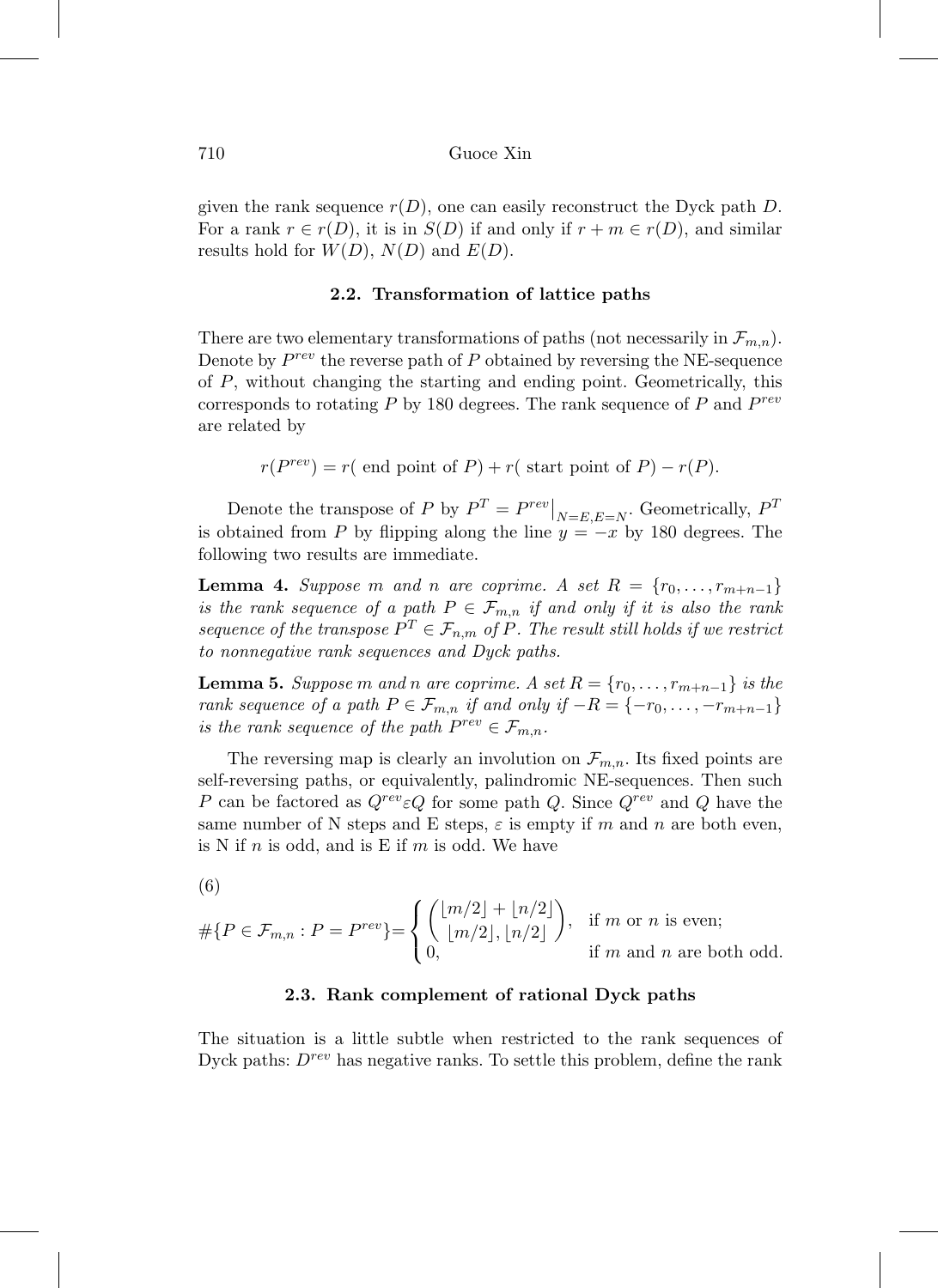complement D of D as follows: if we write the NE-sequence of D as  $Q_1Q_2$ so that the end point of  $Q_1$  has the highest rank, then  $\overline{D} = (Q_2 Q_1)^{rev} =$  $Q_1^{rev}Q_2^{rev}$ . Geometrically, this corresponds to first sliding the part before the highest rank to get  $Q_2Q_1$  (starting at the highest level), and then rotating the path by 180 degrees, and finally shifting the path to get  $(Q_2Q_1)^{rev}$  (now starting at level 0). See Figure [1](#page-6-0) for an example.



Figure 1: The transpose  $D^T$ , the Dyck path D, and the rank complement  $\bar{D}$ .

<span id="page-6-0"></span>The following result justifies the name of "rank complement".

**Lemma 6.** Suppose m and n are coprime positive integers. A set  $R =$  ${r_0,\ldots,r_{m+n-1}}$  is the rank sequence of a Dyck path D if and only if its rank complement  $\overline{R} = M - R = \{M - r_0, \ldots, M - r_{m+n-1}\},$  where  $M = \max R$ , is the rank sequence of  $\bar{D}$ .

*Proof.* For the sufficient part, we prove the equality  $r(D) = r(D)$  in two ways. From the geometric construction, we notice that sliding along the diagonal does not change the ranks, rotating the path gives the rank sequence  $-R$  with minimum rank  $-M$ , and the final shifting will give  $-R + M$ , as desired.

The alternative proof is by using the formula  $\bar{D} = Q_1^{rev} Q_2^{rev}$ , where we split D as  $Q_1Q_2$ , and regard  $Q_2$  and  $Q_2^{rev}$  as paths starting at the highest rank M. The desired formula follows by observing that  $r(Q_i^{rev}) = M - r(Q_i)$ for  $i = 1, 2$ .

The necessary part follows from the sufficient part and the fact  $\bar{D}=D$ , or equivalently  $\tilde{\bar{R}} = R$ , which is obtained by  $\max R = M - (\min R) = M$ . Alternatively, note that  $Q_1^{rev}$  ends at the highest rank M of  $\bar{D}$ , so that  $\bar{D} = Q_1^{rev} Q_2^{rev}$  is the desired splitting at the highest rank.  $\Box$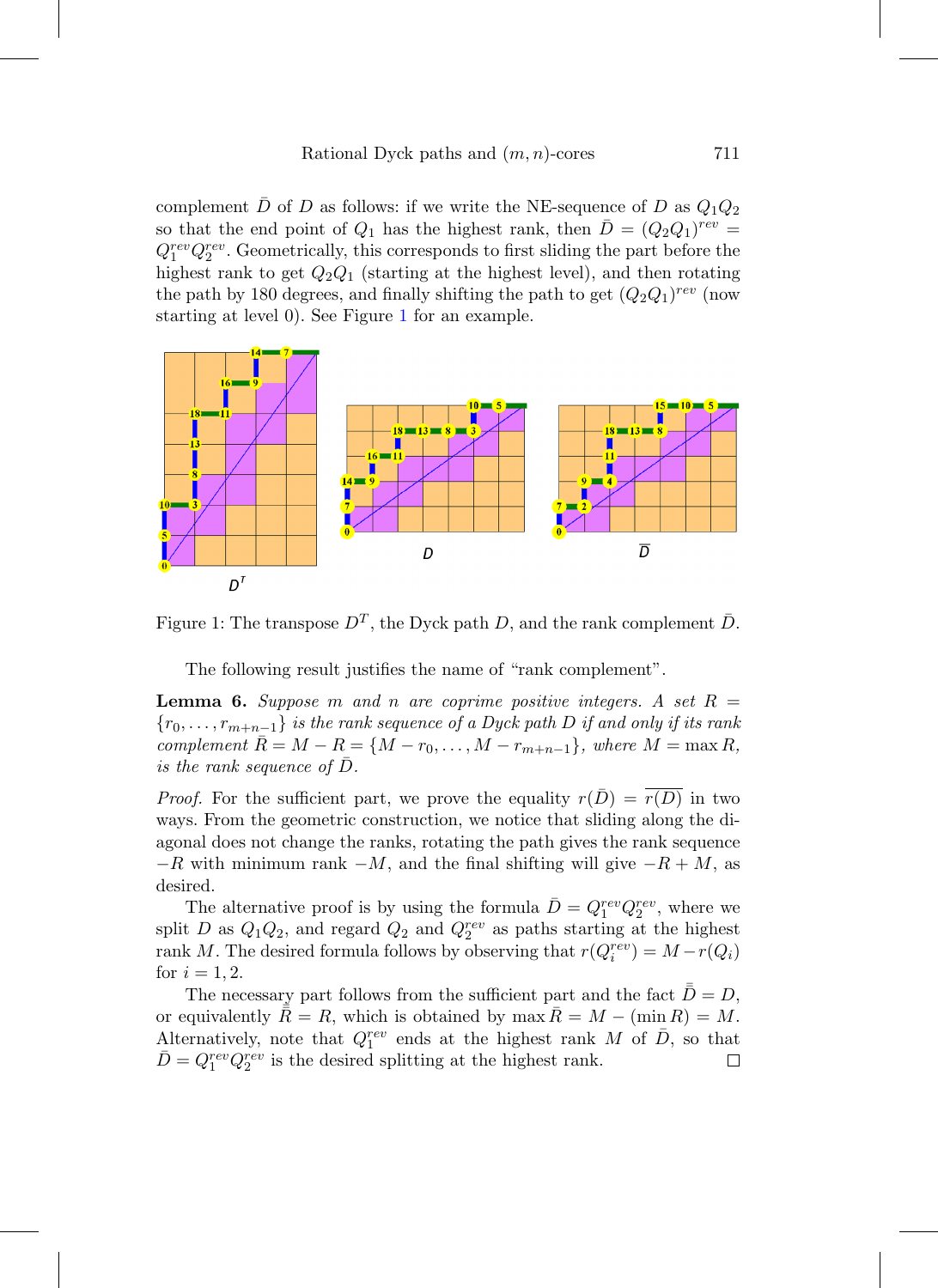The rank complement transformation is an involution on  $\mathcal{D}_{m,n}$ , i.e.,  $\bar{\bar{D}} =$ D. When restricted to the ranks of the south ends or east ends, we have the following result.

<span id="page-7-0"></span>**Lemma 7.** Suppose m and n are coprime and D is an  $(m, n)$ -Dyck path. Then we have  $S(D) = \max(S(D)) - S(D)$  and  $E(D) = \max(E(D)) - E(D)$ .

*Proof.* We only prove the equality for south ends. The equality for east ends is similar.

First observe that  $M = \max(r(D)) = \max(S(D)) + m = M_s + m$ . If  $s_i$ is a south end, then  $s_i + m \in r(D)$  is a north end of D. Thus  $M - s_i$  and  $M - (s_i + m)$  both belongs to  $r(D)$ . It follows that  $M - s_i - m = M_s - s_i$  is a south end of D. Together with  $D = D$ , we deduce that  $S(D) = M_s - S(D)$ , as desired.

One can also see that south ends of D become north ends of  $\bar{D}$  by the geometric construction of  $D$ .  $\Box$ 

We conclude this section by the following analogous result of Equation  $(6)$ .

<span id="page-7-1"></span>**Theorem 8.** Let  $(m, n)$  be a coprime pair. Then the number of self rank complement  $(m, n)$ -Dyck paths is given by

(7) 
$$
\#\{D \in \mathcal{D}_{m,n} : D = \overline{D}\} = \begin{pmatrix} \lfloor m/2 \rfloor + \lfloor n/2 \rfloor \\ \lfloor m/2 \rfloor, \lfloor n/2 \rfloor \end{pmatrix}.
$$

*Proof.* We construct a bijection  $\Psi$  from the set A of self-rank complementary Dyck paths to the set B of paths with  $m' = \lfloor m/2 \rfloor$  E steps and  $n' = \lfloor n/2 \rfloor$ N steps. The theorem then follows since the latter set clearly has cardinality  $\binom{m'+n'}{m',n'}$ .

It is convenient to allow the use of half N and half E steps. We use the rank system of  $\mathcal{F}_{m,n}$  through out the proof of the theorem. That is, a point  $(a, b)$  has rank  $bm - an$ .

Given a Dyck path D with  $\overline{D} = D$ , we split D at its highest rank 2M (M might not be an integer) into two palindromic paths. Then we can write  $D = Q_1^{rev} Q_1 Q_2^{rev} Q_2$  where each  $Q_i$  may start with a half step. Let  $Q = Q_1 Q_2^{rev}$ . If Q starts with  $E^{1/2}$  or ends with  $N^{1/2}$  (or both), then set  $\Psi(D)$  to be the path Q with the half steps (if any) removed; otherwise, set  $\Psi(D)$  to be the path  $Q^{rev}$  with the half steps removed. See Figure [2](#page-8-1) for an example.

To see that  $\Psi(D) \in B$ , we observe that even m and even n can not be coprime, and that half  $N$  step appears if and only if n is odd and half  $E$  step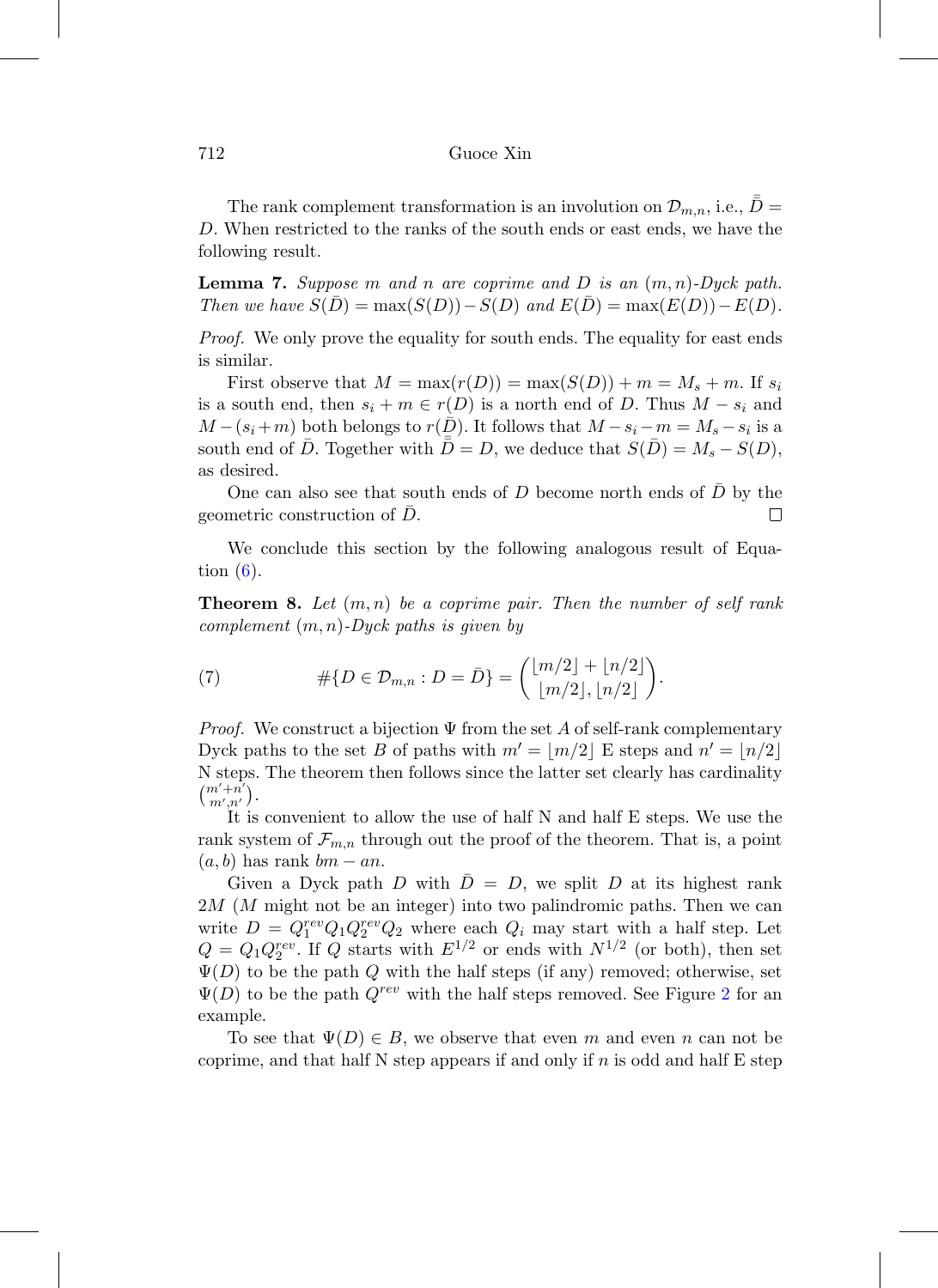appears if and only if  $m$  is odd. Thus the type of the half steps is determined by the parity of  $m$  and  $n$ .

Conversely, given a path in B, adding  $N^{1/2}$  at the end if n is odd, adding  $E^{1/2}$  at the beginning if m is odd, and reversing the resulting path if needed, we get a new path  $Q'$  satisfying  $\max(r(Q')) + \min(r(Q')) > 0$ . Note that this is always possible since  $r(Q^{rrev}) = -r(Q')$  (Q' starts at (0,0) of rank 0 and ends at  $(m/2, n/2)$  of rank 0). Split Q' at the highest rank to get  $Q' = Q'_1 Q'_2^{rev}$ . Finally set  $D' = Q'_1^{rev} Q'_1 Q'_2^{rev} Q'_2$  to be the inverse image.



<span id="page-8-1"></span>Figure 2: An example for the bijection  $\Psi$ , where  $(m, n) = (11, 7)$ . The top right picture is the intermediate step.

To see that  $D' \in A$ , we only need to check that  $\min r(D') = 0$  and  $Q' = Q$ . Indeed, if we set  $M = \max(r(Q'))$ , then

$$
r(Q_1'^{rev}Q_1) = r(Q_1'^{rev}) \cup (M + r(Q_1')) = (M - r(Q_1')) \cup (M + r(Q_1')).
$$

Thus  $Q_1^{\prime\,rev}Q_1^{\prime}$  is a path starting at lowest rank 0 and ending at the highest rank  $2M$  if and only if  $Q'_1$  is a path starting at rank 0 ending at highest rank M and having all ranks larger than  $-M$ . Similarly,  $Q_2^{\prime\,rev}Q_2^{\prime}$  is a path starting at highest rank 2*M* and ending at lowest rank 0 if and only if  $Q_2^{\prime rev}$ is a path starting at the highest rank  $M$ , ending at rank  $0$  and having all ranks larger than  $-M$ . Therefore  $Q'$  satisfies  $\max(r(Q')) + \min(r(Q')) > 0$ if and only if  $D' \in A$  and  $\max(r(D')) = 2 \max(r(Q'))$ .  $\Box$ 

# **3. An alternative approach to** *n***-core partitions**

<span id="page-8-0"></span>A partition of  $\mathfrak{n} \in \mathbb{N}$  is a weakly decreasing sequence  $\lambda = \lambda_1 \geq \cdots \geq \lambda_a > 0$ of positive integers such that  $\mathfrak{n} = |\lambda| = \lambda_1 + \cdots + \lambda_a$ . The integer  $\mathfrak{n}$  is also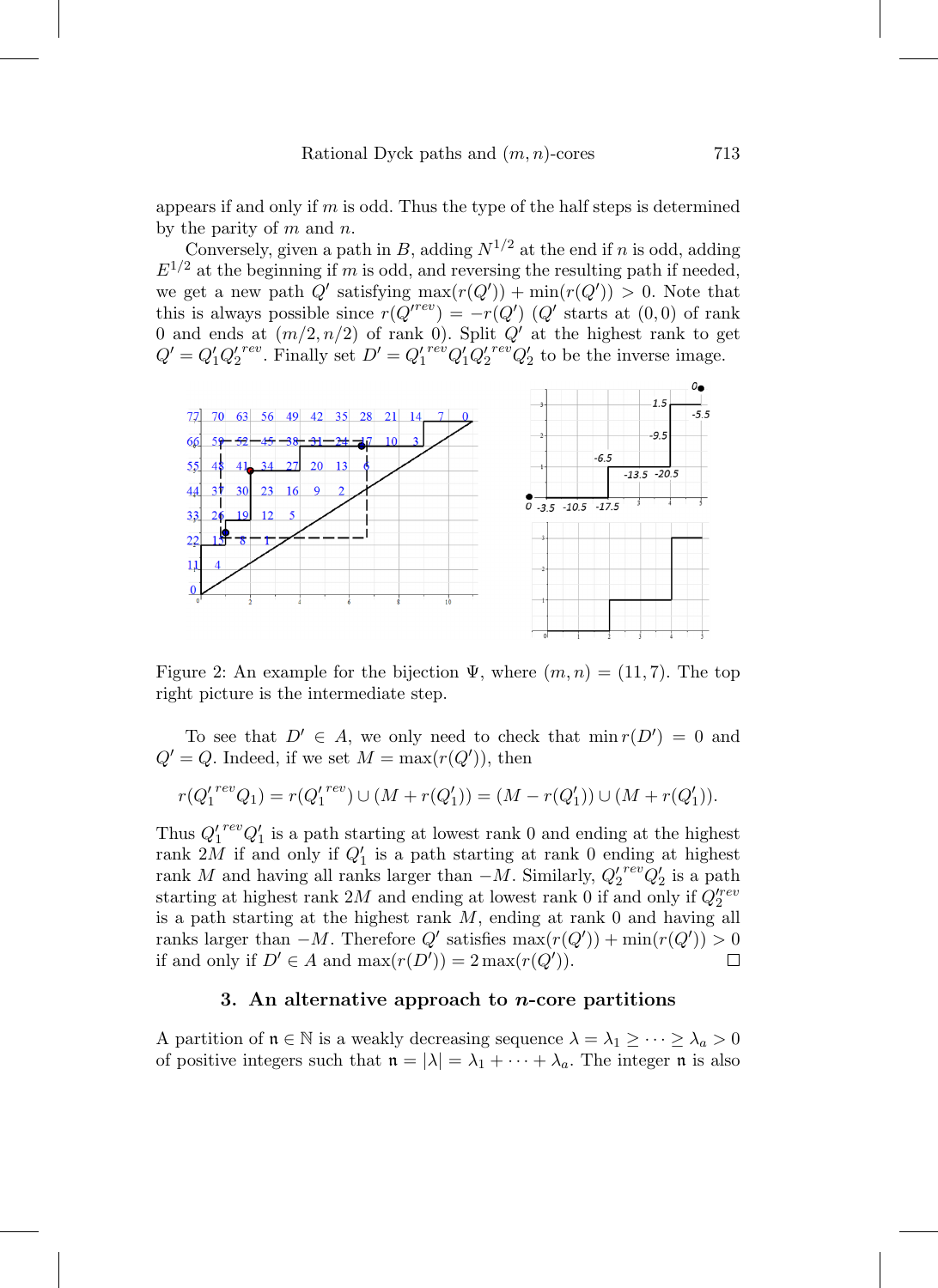called the size or area of  $\lambda$  and denoted by  $\lambda \vdash n$ . The *i*-th part is  $\lambda_i$ . The length of  $\lambda$  is  $\ell(\lambda) = a$ , the number of parts of  $\lambda$ . The empty sequence is regarded as the unique partition of 0 with length 0. A partition  $\lambda$  is usually identified with its Ferrers-Young diagram, which consists of  $\lambda_i$  left justified boxes (or nodes, cells) in the *i*-th row from the top. Then a cell  $c = (i, j)$ belongs to  $\lambda$  if and only if  $i \leq \ell(\lambda)$  and  $j \leq \lambda_i$ . The hook number  $h(c)$  of a cell c is defined by  $h(c) = 1 + \text{arm}(c) + \text{leg}(c)$ , where 1 corresponds to c itself, the arm  $arm(c)$  is the number of cells to the right of c, and the leg leg(c) is the number of cells that are below c. Flipping along the main diagonal gives the Ferrers-Young diagram of the conjugate of  $\lambda$ , denoted  $\lambda^T = (\lambda'_1, \ldots, \lambda'_b)_{\geq}$ . Then  $|\lambda^T| = |\lambda|$  and  $\lambda'_i$  is just the number of boxes in the *i*-th column of the diagram of  $\lambda$ . Conjugation transposes  $c = (i, j)$ in  $\lambda$  to  $c' = (j, i)$  in  $\lambda^T$ , with  $arm(c) = leg(c')$ ,  $leg(c) = arm(c')$  and hence  $h(c) = h(c')$ . For example,  $\lambda = (5, 4, 2, 1)$  is a partition of 12 with 4 parts. Its conjugate  $\lambda^T = (4, 3, 2, 2, 1)$  $\lambda^T = (4, 3, 2, 2, 1)$  $\lambda^T = (4, 3, 2, 2, 1)$  has  $\lambda_1 = 5$  parts. See Figure 3 for an illustration of the above terminologies.



<span id="page-9-0"></span>Figure 3: Partition  $\lambda = (5, 4, 2, 1)$ , the conjugate  $\lambda^T = (4, 3, 2, 2, 1)$ ,  $\lambda$  with hook numbers put in the boxes, and similar for  $\lambda^T$ .

A partition  $\lambda$  is said to be an *n*-core if all the hook lengths of  $\lambda$  are not divisible by n (or equivalently, equal to n). The  $\lambda$  in Figure [3](#page-9-0) is a 5-core. Core partitions were introduced by Nakayama in the theory of symmetric group representations [\[31,](#page-20-8) [32\]](#page-20-9).

Denote by  $H_{\lambda} = {\lambda_1 + a - 1, \lambda_2 + a - 2, ..., \lambda_a}$  the set (arranged in decreasing order) of the first column hook lengths of  $\lambda$ . Then a set of positive integers H uniquely determines a partition  $\lambda$  such that  $H = H_{\lambda}$ .

Given a positive integer n and a set  $H = \{h_1, \ldots, h_a\}$  of positive integers, define

$$
s_i = s_i^n(H) = \max((n+H) \cup \{i\} \cap (n\mathbb{Z} + i)),
$$
 for  $0 \le i \le n-1$ ,

and let  $S^n(H) = \{s_0, \ldots, s_{n-1}\}.$  (We will often omit the superscript n when it is clear from the context.) In words, if there exists an  $h \in H$  with  $h \equiv$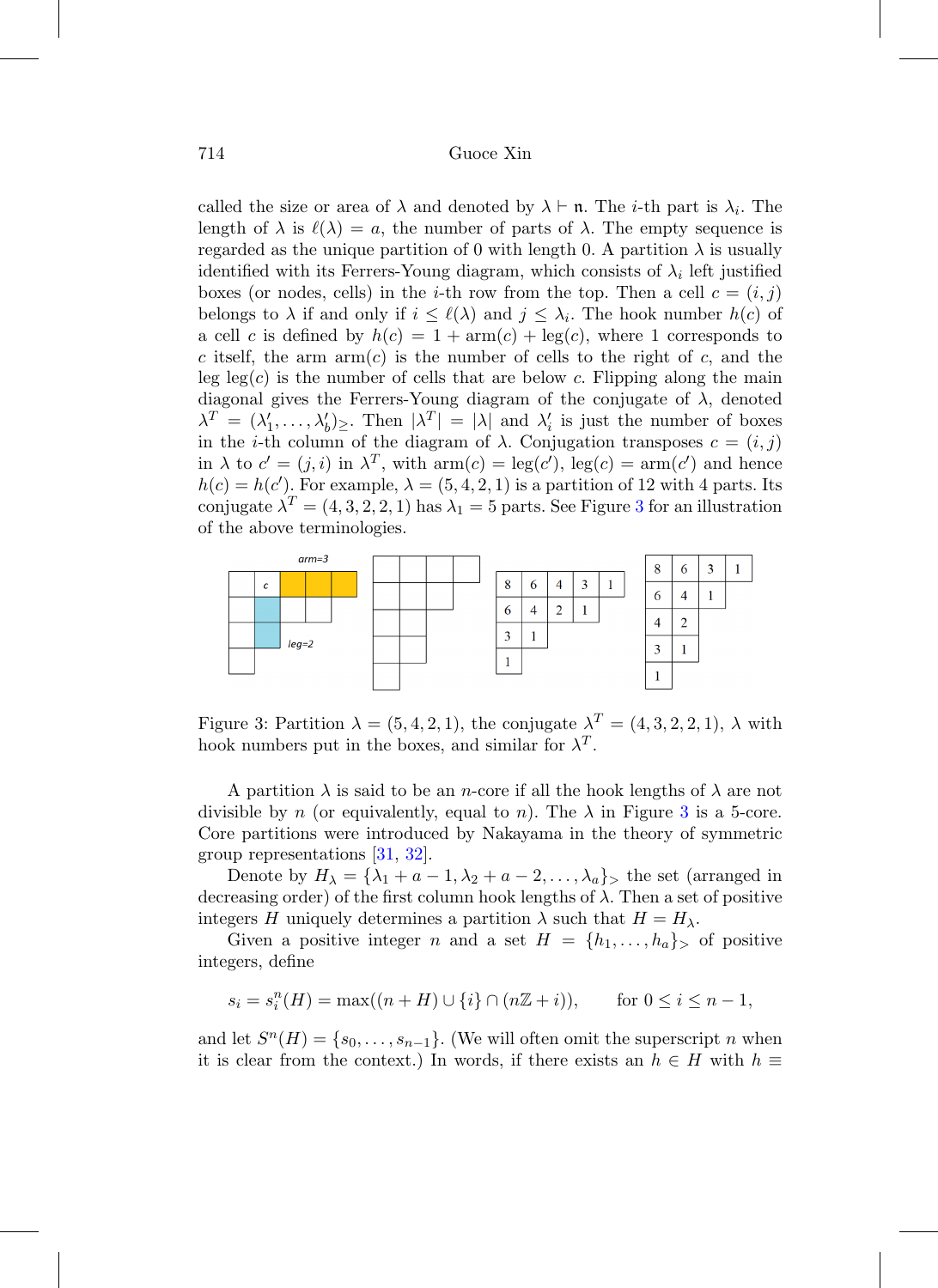i mod n then  $s_i - n$  is the maximum of such h, otherwise  $s_i = i$ . Clearly, we have max $(S(H)) = h_1 + n$ . We say H is n-flush at i if  $H \cap (n\mathbb{Z} + i)$  is either empty (hence  $s_i = i$ ) or  $\{i, n + i, \ldots, s_i - n\}$ . The set H is called n-flush if it is n-flush at  $i = 1, 2, ..., n-1$  and  $s_0 = 0$ . In other words, every  $h \in H$  is not divisible by n and  $h \in H$  implies that  $h-n$  is either negative or belongs to H. Thus  $S(H)$  is a natural encoding of the *n*-flush set H. Later we will see that in a different context,  $S(H)$  corresponds to the ranks of the south ends of a Dyck path.

<span id="page-10-0"></span>**Theorem 9.** Suppose the first column hook lengths  $H_{\lambda} = \{h_1, \ldots, h_a\}$  of a partition  $\lambda$  is an n-flush set. Then  $H_{\lambda^T}$  is also n-flush and

<span id="page-10-1"></span>(8) 
$$
S(H_{\lambda}) = h_1 + n - S(H_{\lambda^T}).
$$

*Proof.* We prove the theorem by induction on the length a of  $\lambda$ . Equation [\(8\)](#page-10-1) clearly holds when  $\lambda$  is empty. If  $a = 1$  then  $h_1 = \lambda_1 < n$  for otherwise  $h_1-n \in H_\lambda$ , a contradiction. Now  $S(H_\lambda) = \{0, 1, \ldots, n-1\} \setminus \{h_1\} \cup \{h_1+n\}$ and

$$
S(H'_{\lambda}) = S(\lbrace h_1, h_1 - 1, \dots, 1 \rbrace) = \lbrace 0, n + 1, \dots, n + h_1, h_1 + 1, \dots, n - 1 \rbrace
$$
  
=  $\lbrace h_1 + 1, \dots, h_1 + n \rbrace \setminus \lbrace n \rbrace \cup \lbrace 0 \rbrace = h_1 + n - (\lbrace 0, \dots, n - 1 \rbrace \setminus \lbrace h_1 \rbrace \cup \lbrace h_1 + n \rbrace),$ 

which is just  $h_1 + n - S(H_\lambda)$  as desired. It is also clear that  $\{h_1\}$  is n-flush if and only if  $h_1 < n$ , if and only if  $\lambda = (h_1)$ , is an *n*-core.

Now assume  $a \geq 2$  and we proceed the induction on a for the theorem. Denote by  $H' = H'_{\lambda} = \{h'_1, \ldots, h'_b\}$ , the first row hook lengths of  $\lambda$ . This is also the first column hook lengths of  $\lambda^T$ . Then  $b = \lambda_1$  is the length of  $\lambda^T$ . Clearly  $h_1 + n = h'_1 + n$  is the maximum of both  $S(H_\lambda)$  and  $S(H'_\lambda)$ . Let  $\mu$ be the partition obtained from  $\lambda$  by removing the first row. Then the hook lengths of the first column of  $\mu$  is just  $H_{\mu} = \{h_2, \ldots, h_a\}$ , which is also n-flush. Since  $H_{\lambda}$  is n-flush,  $h_1 - n$  is either negative or belongs to  $H_{\lambda}$ . It follows that  $h_2 \geq h_1 - n$ , or equivalently  $h_1 - h_2 \leq n$ , and that  $S(H_\lambda)$  and  $S(H_\mu)$  differ by only one element, i.e.,  $S(H_\lambda)$  has  $h_1 + n$  but  $S(H_\mu)$  has  $h_1$ . We have

<span id="page-10-2"></span>(9) 
$$
S(H_{\lambda}) = S(H_{\mu}) \setminus \{h_1\} \cup \{h_1 + n\}.
$$

Let  $G' = H'_{\mu} = \{g'_1, \ldots, g'_c\}$  be the first row hook lengths of  $\mu$ . Then  $c = \lambda_2$  and  $g'_1 = h_2$ . By the induction hypothesis, G' is n-flush and Equation  $(8)$  holds for  $\mu$ :

<span id="page-10-3"></span>(10) 
$$
S(H_{\mu}) = h_2 + n - S(H'_{\mu}) = h_2 + n - S(G').
$$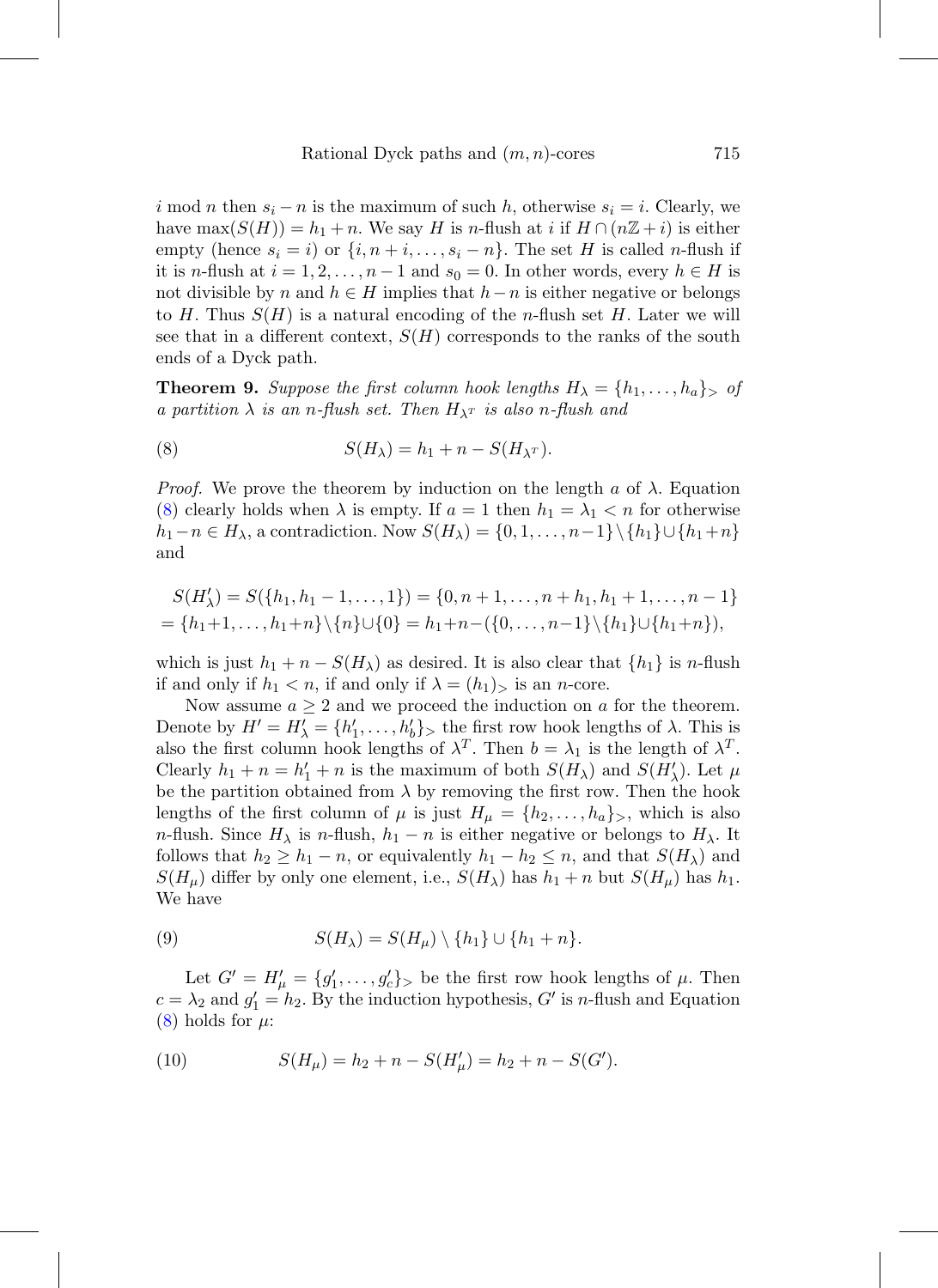In particular  $h_1 \in S(H_\mu)$  implies that  $h_2 + n - h_1 \in S(G')$ , that is,  $s_{n-h_1+h_2}(G') = n-h_1+h_2.$ 

Claim: the set  $H'_{\lambda}$  is *n*-flush, and the following equation holds.

<span id="page-11-0"></span>(11) 
$$
S(H'_{\lambda}) = (S(H'_{\mu}) + h_1 - h_2) \setminus \{n\} \cup \{0\}.
$$

Assuming the claim holds, we can complete the induction by the following computation.

$$
h_1 + n - S(H_\lambda) = h_1 + n - (S(H_\mu) \setminus \{h_1\} \cup \{h_1 + n\}) \qquad \text{(by (9))}
$$
  
=  $(h_1 + n - S(H_\mu)) \setminus \{n\} \cup \{0\}$   
(by (10)) =  $(h_1 - h_2 + S(H'_\mu)) \setminus \{n\} \cup \{0\}$   
(by (11)) =  $S(H'_\lambda)$ .

To show the claim, observe that  $h'_j - g'_j = b - c + 1$  for  $j = 1, 2, \ldots, c$ and  $h'_{c+1}, \ldots, h'_{b}$  are given by  $h'_{1} - g'_{1} - 1, \ldots, 2, 1$ . In formula we have

$$
H' = (b - c + 1 + G') \cup \{1, 2, \dots, b - c\} = (\delta + G') \cup \{1, 2, \dots, b - c\},
$$

where we have set  $\delta = b - c + 1 = h_1 - h_2$  for convenience.

Since G' is n-flush, it is n-flush at i for each i. Thus  $G' \cap (i + n\mathbb{Z}) =$  $\{i, n + i, \ldots, s_i(G') - n\}$ , where this set is taken to be empty if  $s_i(G') < n$ . We have

$$
H' \cap (\delta + i + n\mathbb{Z}) = ((\delta + G') \cup \{1, 2, \dots, b - c\}) \cap (\delta + i + n\mathbb{Z})
$$
  
= (\delta + (G' \cap (i + n\mathbb{Z}))) \cup (\{1, 2, \dots, b - c\} \cap (\delta + i + n\mathbb{Z}))  
= \{i + \delta, i + n + \delta, \dots, s\_i(G') - n + \delta\} \cup A,

where A is  $\{\delta + i - n\}$  if  $\delta + i > n$  and is empty otherwise. In the former case, since  $h_1 - h_2 \le n$ , we have  $0 < \delta + i - n < n$  so that H' is flush at  $\delta + i - n$  with  $\delta + s_i(G') \in S(H')$ ; In the latter case, if  $\delta + i < n$  then H' is flush at  $\delta + i$  with  $\delta + s_i(G') \in S(H')$ ; in the only remaining case  $\delta + i = n$ , by the assumption  $s_{n-\delta}(G') = n - \delta < n$ , we have  $H' \cap (n + n\mathbb{Z}) = \emptyset$  with  $\delta + s_{n-h_1+h_2}(G') = n \notin S(H')$  but  $s_0(H') = 0$  instead. This completes the proof since when *i* ranges over  $0, 1, \ldots, n-1$ , so does  $h'_1 - g'_1 + i \mod n$ .  $\Box$ 

Theorem [9](#page-10-0) establishes a simple connection between  $H_{\lambda}$  and  $H_{\lambda}$ <sup>T</sup> for ncore  $\lambda$ . It is an important tool in our study of  $(m, n)$ -cores. One consequence of Theorem [9](#page-10-0) is the following classical result. This result has an elegant proof using the abacus notation of partitions. See, e.g., [\[1\]](#page-18-1). As a warm up and also for self-containedness, we include a new proof of this classical result.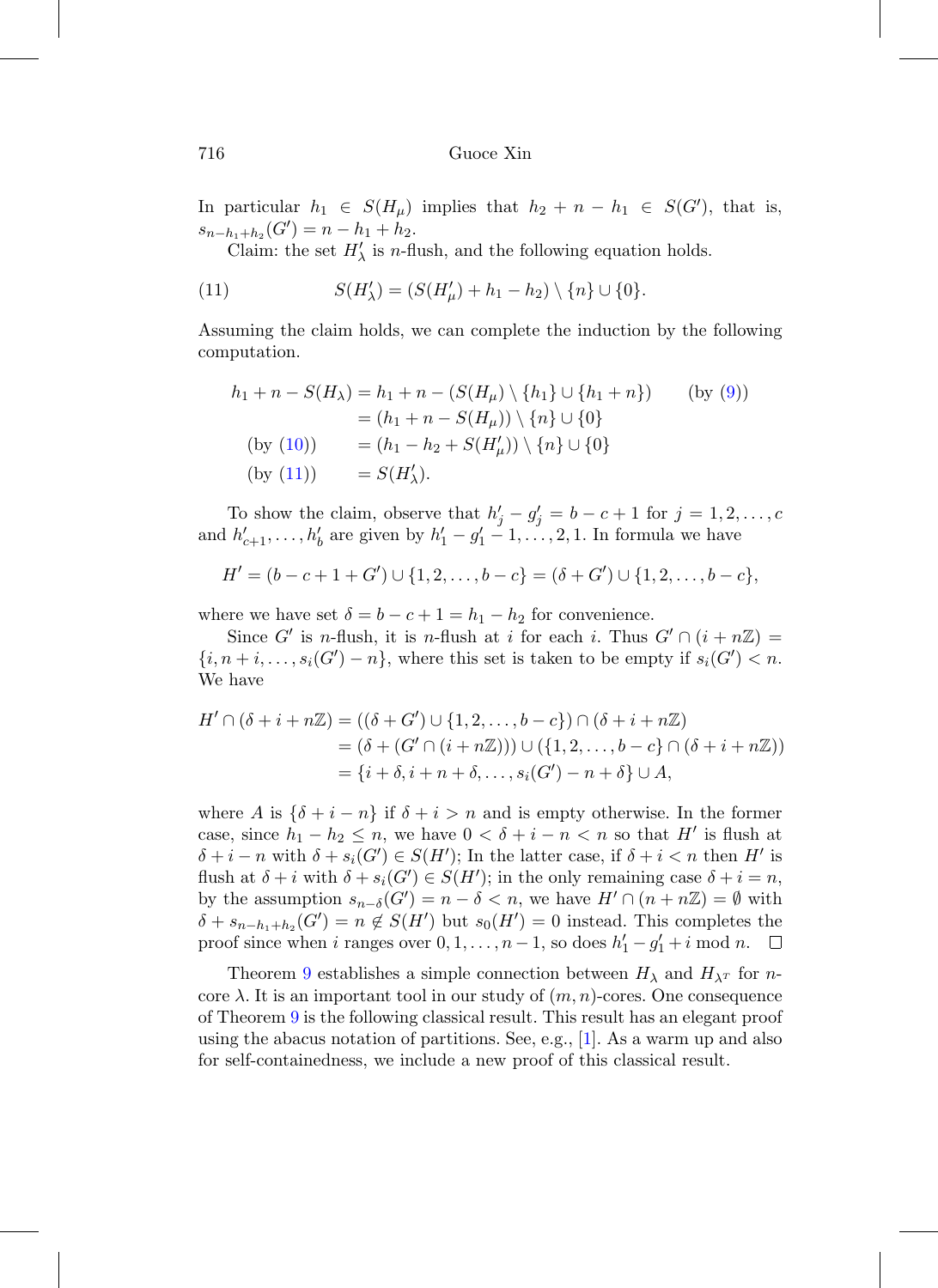# <span id="page-12-1"></span>**Corollary 10** ([\[1\]](#page-18-1)). A partition  $\lambda$  is an n-core if and only if  $H_{\lambda}$  is n-flush.

*Proof.* The necessity follows by the fact that the *n*-flushness of  $H_{\lambda}$  implies the *n*-flushness of  $H_{\mu}$  and  $H_{\lambda^T}$ , where  $\mu$  is the partition obtained from  $\lambda$  by removing the first row. Thus inductively the hook lengths of each row of  $\lambda$ is *n*-flush, and hence contains no multiple of *n*.

We prove the sufficiency part of the theorem by contradiction. We follow notations in the proof of Theorem [9.](#page-10-0) Assume a is minimal such that  $\lambda$  is an *n*-core of length a but  $H_{\lambda}$  is not *n*-flush. Clearly we may assume  $a \geq 2$ . Use the notation for  $\lambda$  and  $\mu$  as before. By the minimality of a,  $H_{\mu}$  is n-flush. If  $b-c = h_1-h_2-1 \geq n$  then  $H'_{\lambda}$  has n as a hook length of  $\lambda$ . A contradiction. So assume  $h_1 - h_2 \leq n$ . By definition  $h_1$  is not a multiple of n. Let j be the smallest number such that  $h_1 - jn$  is negative or belongs to  $H_\mu$ . Then  $j \geq 2$ since  $H_{\lambda}$  is not *n*-flush but  $\mu$  is *n*-flush.

By Theorem [9,](#page-10-0) [\(10\)](#page-10-3) holds. It follows that  $h_2 + n - (h_1 - jn + n) =$  $h_2 - h_1 + jn \in S(H'_{\mu}),$  so that  $jn + h_2 - h_1 - n > 0$  appears as a hook length  $g'_k$  in  $H'_\mu$  for some  $k \leq c$ . Then  $g'_k + h_1 - h_2 = jn + h_2 - h_1 - n + h_1 - h_2 = jn - n$ appears as the hook length  $h'_k$ , contradicting the assumption that  $\lambda$  is an n-core partition.

# <span id="page-12-0"></span>4. Conjugation of  $(m, n)$ -cores and rank complement of  $\mathcal{D}_{m,n}$

A partition  $\lambda$  is said to be an  $(m, n)$ -core if it is both an m-core and n-core. By Corollary [10,](#page-12-1)  $\lambda$  is  $(m, n)$ -core if and only if  $H_{\lambda}$  is  $(m, n)$ -flush, i.e.,  $H_{\lambda}$  is both m-flush and n-flush. When m and n are relatively prime,  $h \in H_{\lambda}$  can be uniquely written as  $h = bm - an$  for  $0 \le a < m$ . We claim that  $b < n$ , so that h is the rank of a lattice point in the m by n rectangle. If  $b \geq n$  then we can write  $h = (b - n)m + (m - a)n$ . Then the *n*-flushness of  $H_{\lambda}$  implies that  $b \neq n$  and that  $h - (m - a)n = (b - n)m$  is also in  $H_{\lambda}$ , which contradicts the *m*-flushness of  $H_{\lambda}$ .

Now for a coprime pair  $(m, n)$ , we identify  $H_{\lambda}$  with the ranks of lattice points V inside the m by n rectangle. Then the  $(m, n)$ -flush property says that  $h \in H_{\lambda}$  implies that  $h - m$  and  $h - n$ , if positive, are also in  $H_{\lambda}$ . This corresponds to that if  $(a, b) \in V$  then  $(a + 1, b)$  and  $(a, b - 1)$  are also in V, provided that they are above the diagonal. Such V are exactly the lattice points to the right of an  $(m, n)$ -Dyck path D. This gives Anderson's bijection [\[1\]](#page-18-1) that takes D to  $\alpha(D) = \lambda$  by setting  $H_{\lambda}$  to be the the positive ranks of the lattice points to the right of the  $(m, n)$ -Dyck path D. The set  $S(H_\lambda)$  is exactly the ranks of the south ends of  $D$ . See Figure [4](#page-13-2) for examples.

If a partition  $\lambda$  is an  $(m, n)$  core, then clearly so is its conjugate  $\lambda^T$ . It is natural to ask what is the relation between the paths  $\alpha^{-1}(\lambda)$  and  $\alpha^{-1}(\lambda^T)$ .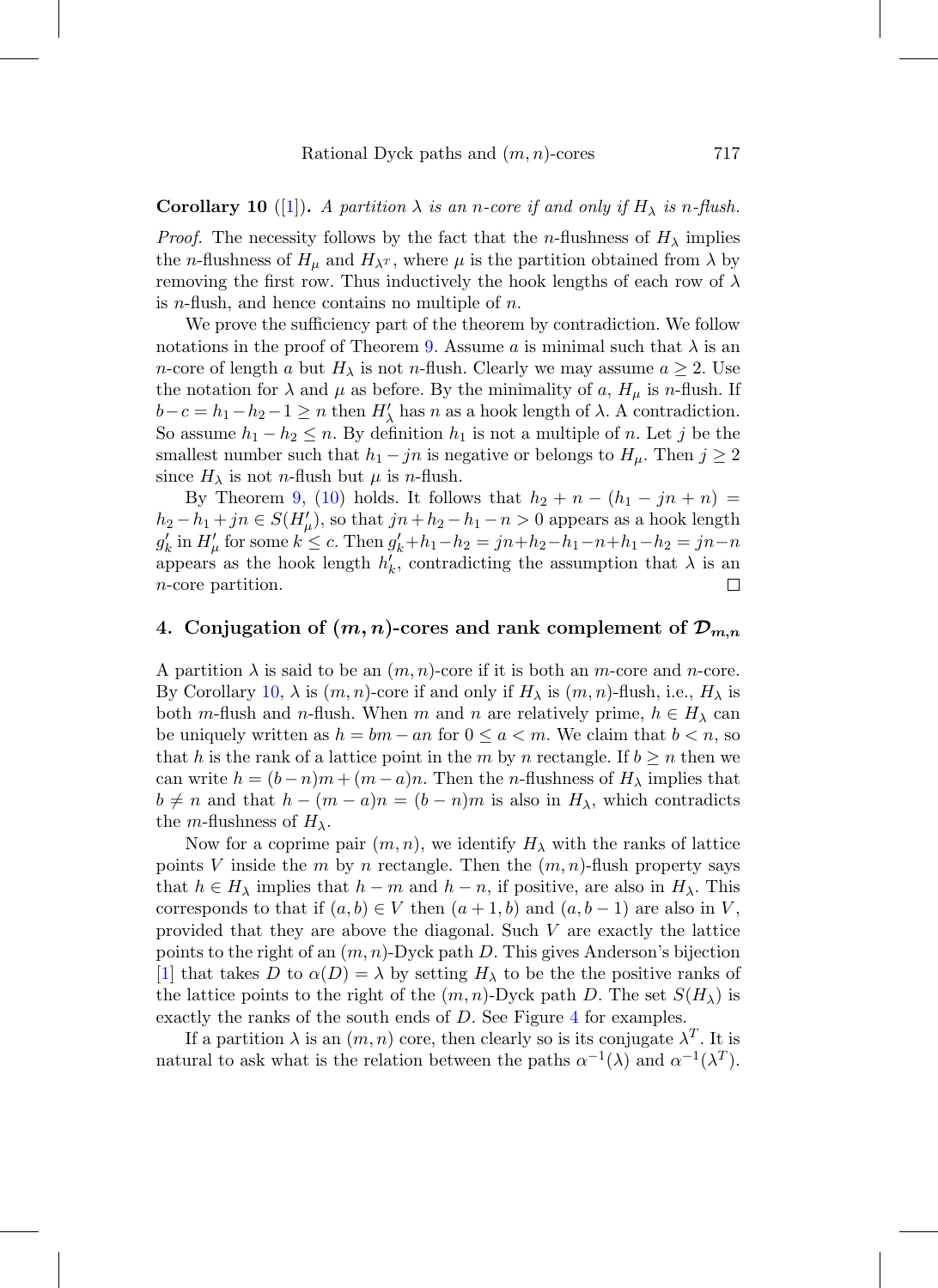

<span id="page-13-2"></span>Figure 4: Anderson's bijection for  $(m, n) = (8, 5)$ : Dyck path D,  $\lambda = \alpha(D)$ , and the rank complement D. The first column hook lengths of  $\lambda$  are the ranks to the right of D, and the first row hook lengths of  $\lambda$  are the ranks to the right of  $D$ .

See Figure [4](#page-13-2) for an example. At the first glance, the two paths seem very different. But we have the following result.

<span id="page-13-0"></span>**Theorem 11.** Suppose m and n are coprime and D is an  $(m, n)$ -Dyck path. Then the  $(m, n)$ -core  $\alpha(D)$  is just the conjugate of the  $(m, n)$ -core  $\alpha(D)$ .

Proof. Denote by  $\lambda = \alpha(D)$  and  $\lambda' = \alpha(D)$ . Then  $\max(S(D))$  =  $max(S(\bar{D})) = h_1(\lambda) + n = h_1(\lambda') + n$ . By Lemma [7,](#page-7-0)

$$
S(H_{\lambda'}) = S(\bar{D}) = h_1 + n - S(D) = h_1 + n - S(H_{\lambda}),
$$

where  $H_{\lambda}$  and  $H_{\lambda'}$  are regarded as *n*-flush set.

By Theorem [9,](#page-10-0) we also have  $S(H_{\lambda^T}) = h_1 + n - S(H_{\lambda})$ . It follows that  $S(H_{\lambda^T}) = S(H_{\lambda'})$ , and hence  $H_{\lambda^T} = H_{\lambda'}$  and  $\lambda^T = \lambda'$ . This completes the proof.  $\Box$ 

<span id="page-13-1"></span>Combining Theorems [11](#page-13-0) and [8,](#page-7-1) we recover Theorem [1.](#page-1-0)

# **5. The dinv statistic on** *Dm,n* **and the skew-length for**  $(m, n)$ -cores

### **5.1. The area and dinv statistics for rational Dyck paths**

We recall two important statistics on an  $(m, n)$ -Dyck path  $D \in \mathcal{D}_{m,n}$  for general pair  $(m, n)$  of positive integers. The area area $(D)$  of D is the number of lattice boxes between D and the diagonal line  $y = \frac{n}{m}x$ . The dinv statistic arose in the theory of parking functions. When restricted to Dyck paths,  $\dim(D)$  of D specializes to the following geometric construction: It counts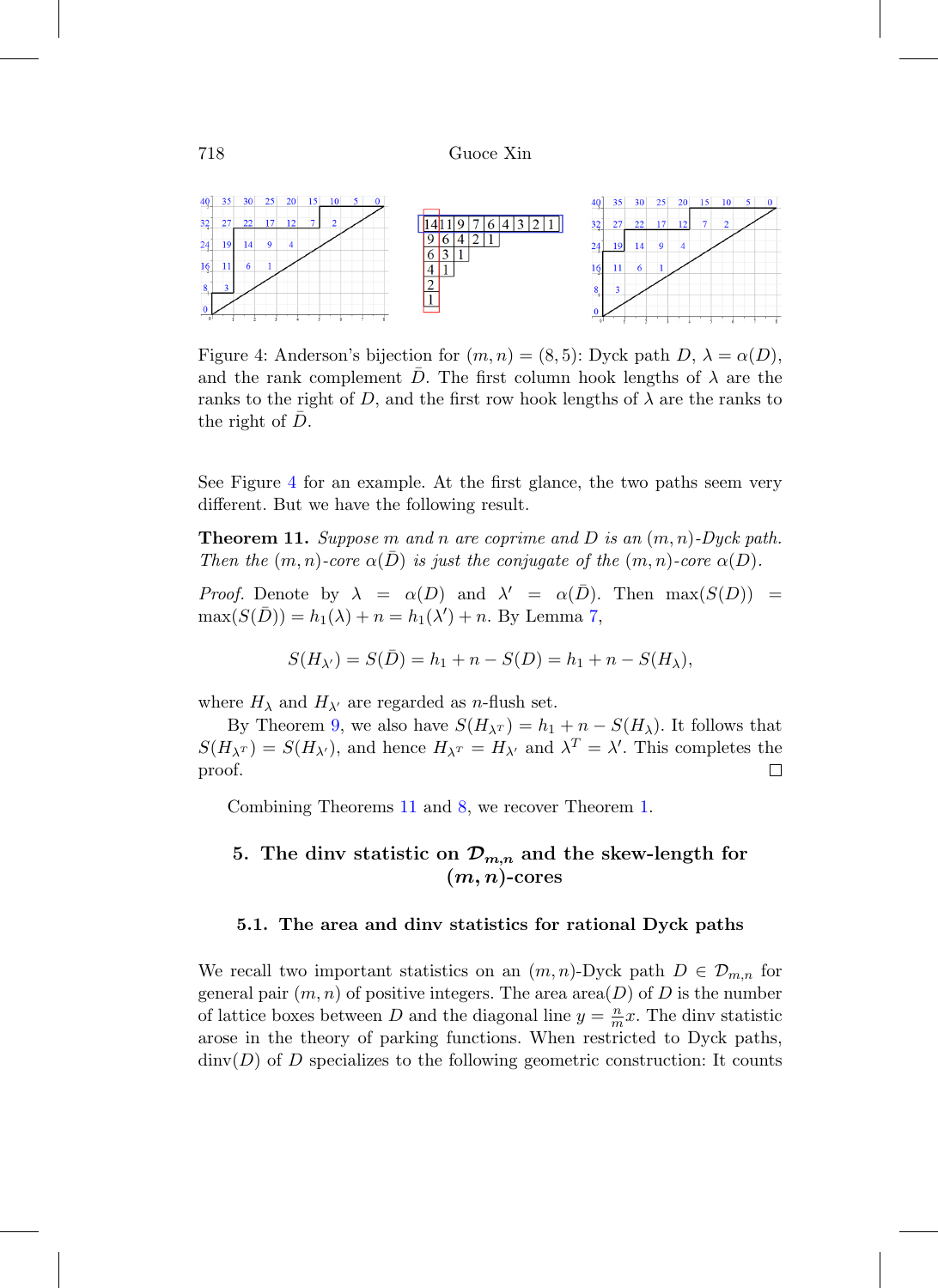the number of cells  $c$  of the partition above the path whose arm and leg satisfy the inequalities

$$
\frac{\operatorname{arm}(c)}{\operatorname{leg}(c) + 1} \le \frac{m}{n} < \frac{\operatorname{arm}(c) + 1}{\operatorname{leg}(c)}.
$$

In Figure [5](#page-14-0) we have placed a green square in each of the cells that contribute to the dinv(D) (in the left picture) and dinv( $D<sup>T</sup>$ ) (in the right picture).



<span id="page-14-0"></span>Figure 5: The dinv statistic and transpose of Dyck paths.

An immediate consequence of the geometric construction is the following.

**Proposition 12.** For every rational Dyck path  $D \in \mathcal{D}_{m,n}$ , we have

$$
\dim V = \dim V D^T.
$$

The dinv statistic also appeared as the  $h^+$  statistic. See, e.g., [\[5\]](#page-18-5). Alternative descriptions of dinv have been found useful. The one in [\[5,](#page-18-5) Lemma 11] can be stated as follows: If D is encoded by a sequence  $(P_0, \ldots, P_{m+n})$  of lattice points, then we have

(12) 
$$
\dim(D) = \#\{i < j : P_i \in W(D), P_j \in S(D), \text{ and } 0 < r(P_i) - r(P_j) \le m + n\}.
$$

Now we concentrate on the case when  $(m, n)$  is a coprime pair. Our language translate the dinv statistic as follows.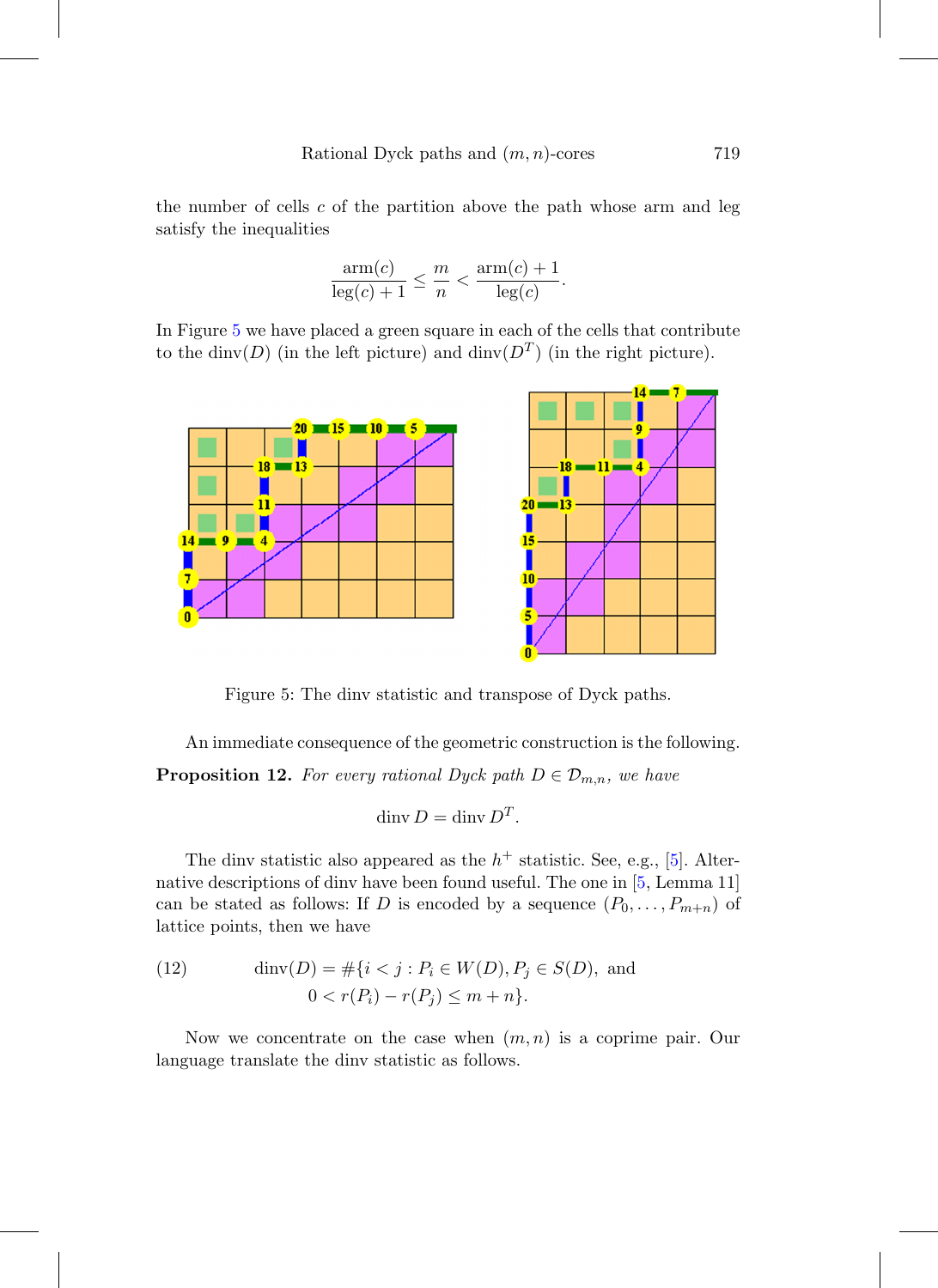(13)

dinv(D) =  $\#\{0 < r_w - r_s \le m + n : r_w \in W(D), r_s \in S(D), r_w \text{ proceeds } r_s\},\$ 

where "proceeds" refers to the corresponding lattice points of  $r_w$  and  $r_s$ in D.

For a coprime pair  $(m, n)$ , consider the  $m \times n$  rectangle. The number of lattice boxes to the left of the diagonal is  $(m-1)(n-1)/2$ , as the diagonal hits a ribbon of  $m+n-1$  boxes (the purple boxes in Figure [5\)](#page-14-0), and the ribbon divides the rest of the rectangle into two equal pieces. Thus the maximum value of area $(D)$  over  $D \in \mathcal{D}_{m,n}$  is  $\frac{(m-1)(n-1)}{2}$ . This is also the maximum of  $\dim(V)$  by the geometric construction. It is natural to use the notations

coarea
$$
(D)
$$
 =  $\frac{(m-1)(n-1)}{2}$  - area $(D)$ ,  
codinv $(D)$  =  $\frac{(m-1)(n-1)}{2}$  - div $(D)$ .

**Definition 13** (The Sweep Map [\[6\]](#page-18-7)). Suppose a Dyck path  $D \in \mathcal{D}_{m,n}$  is encoded by its NE-sequence  $D = p_1 \cdots p_{m+n}$ . Then the sweep map  $\Phi(P)$  is obtained by sorting the steps  $p_i$  into increasing order according to the ranks of their starting points.

For example, take  $(m, n) = (7, 5)$ , and  $P = NNEENNENEEEE$ . Then the path and the ranks are computed as

$$
\left[\begin{array}{ccccccccc} N & N & E & E & N & N & E & N & E & E & E \\ 0 & 7 & 14 & 9 & 4 & 11 & 18 & 13 & 20 & 15 & 10 & 5 \end{array}\right]
$$

.

Sorting the path according to the ranks gives

 $\left[ \begin{array}{ccccccc} N&N&E&N&E&E&N&N&E&E&E&E\ 0&4&5&7&9&10&11&13&14&15&18&20 \end{array} \right],$ 

and thus  $\Phi(P) = NNENEENNEEEE$ .

It is true but not obvious that  $\Phi(D)$  is still in  $\mathcal{D}_{m,n}$ . See [\[6\]](#page-18-7) for a proof. The dinv statistic is closely related to the  $\Phi$  map by the following result.

<span id="page-15-0"></span>**Theorem 14.** Let  $(m, n)$  be a coprime pair. Then for an  $(m, n)$ -Dyck path D, we have  $\dim(D) = \text{area}(\Phi(D))$ , and consequently,

codinv $(D) = \text{coarea}(\Phi(D)) = \# \{ (r_s, r_w) : r_s \in S(D), r_w \in W(D), r_s < r_w \}.$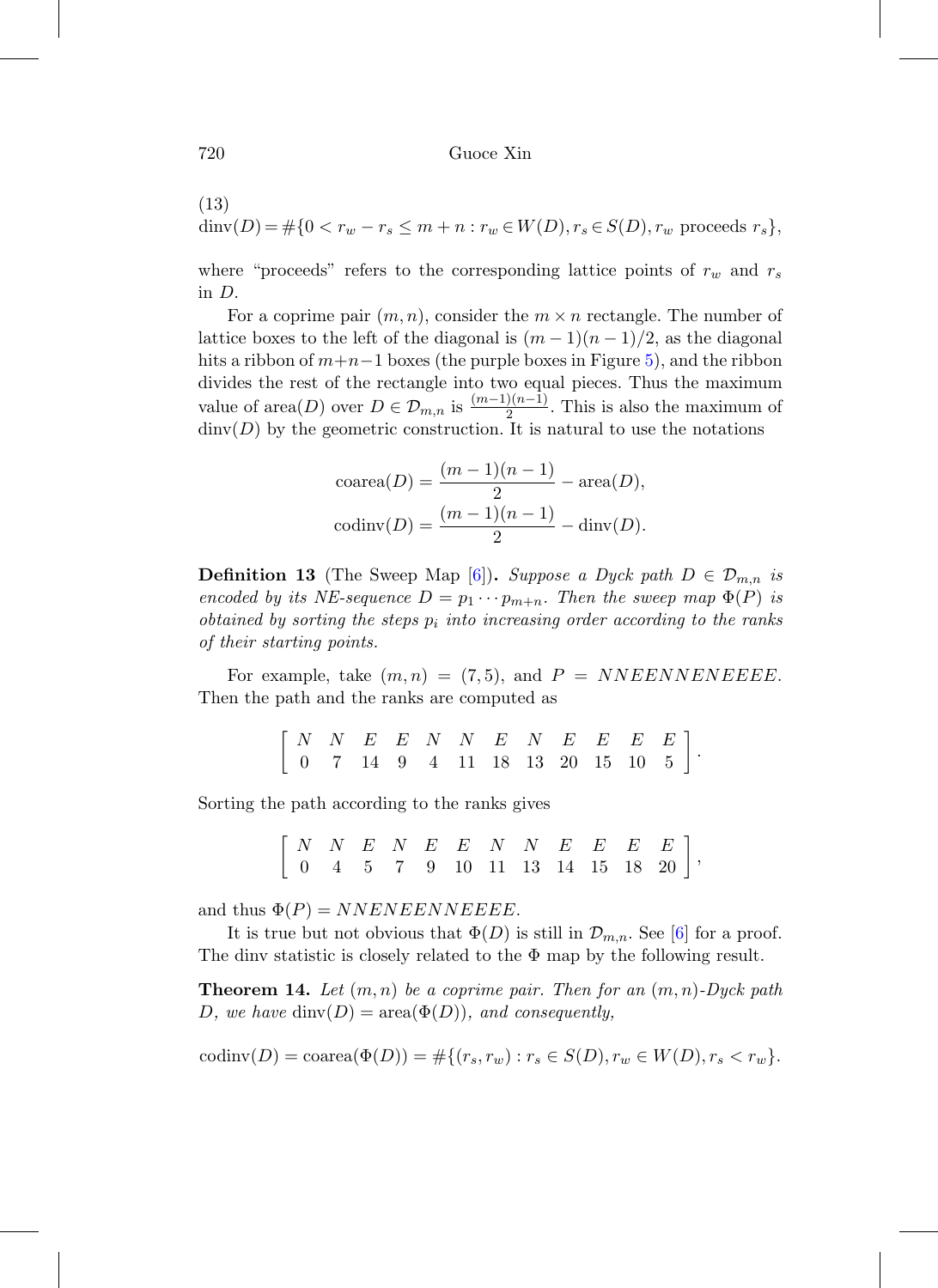Theorem [14](#page-15-0) holds for general m and n with certain modifications. This is one of the results in [\[27,](#page-20-10) Theorem 16]. A bijective proof of codinv( $D$ ) = coarea $(\Phi(D))$  can be found in [\[18\]](#page-19-7).

**Corollary 15.** Let  $(m, n)$  be a coprime pair. Then the rank complement transformation preserves the dinv statistic. In other words, for any  $(m, n)$ -Dyck path D, we have

$$
\dim(\overline{D}) = \dim(D).
$$

*Proof.* It is sufficient to show that  $\text{codinv}(\bar{D}) = \text{codinv}(D)$ . Recall that  $r(D) = M - r(D)$ , where  $M = \max(r(D))$ . We have

codinv(
$$
\bar{D}
$$
)  
\n
$$
= #\{(\bar{r}_s, \bar{r}_w) : \bar{r}_s \in S(\bar{D}), \bar{r}_w \in W(\bar{D}), \bar{r}_s < \bar{r}_w\}
$$
\n
$$
= #\{(r_n, r_e) : r_n \in N(D), r_e \in E(D), M - r_n < M - r_e\} \text{ (work in } D\text{)}
$$
\n
$$
= #\{(r_e, r_n) : r_n \in N(D), r_e \in E(D), r_e < r_n\}
$$
\n
$$
= #\{(r_s, r_w) : r_w \in W(D^T), r_s \in S(D^T), r_s < r_w\} \text{ (work in } D^T\text{)}
$$
\n
$$
= \text{codinv}(D^T) = \text{codinv}(D\text{)}.
$$

**Remark 16.** The sweep map has become an active subject in the recent 15 years. Variations and extensions have been found, and some classical bijections turn out to be the disquised version of the sweep map. See  $[6]$ . One major conjecture in this area was the invertibility of the sweep  $map^4$  $map^4$ .

# **5.2. Skew-length of (***m, n***)-cores**

For an  $(m, n)$ -core  $\lambda$ , its skew length  $s\ell^{m,n}(\lambda)$  (the superscript m, n will be omitted if it is clear from the context) was defined in  $[4]$  to be the number of boxes that are both in the  $m$  boundaries and in the *n*-rows. The  $m$ boundaries are the set of boxes whose hook length is less than  $m$ ; the  $n$ rows are better described in our language: if  $H = H_{\lambda} = (h_1, \ldots, h_a)$  is the first column hook lengths of  $\lambda$ , then the *i*-th row is called an *n*-row if  $h_i + n \in S^n(H)$  for the *n*-flush set H.

The following is an example of an  $(8, 5)$ -core  $\lambda = (9, 5, 3, 2, 1, 1)$ . The hook lengths of  $\lambda$  are put to the right of ||. The left most column are  $h_i$  mod 5 and we have underlined the 5-rows, and bold faced the 8-boundaries. Thus  $s\ell(\lambda) = 6 + 3 + 1 = 10.$ 

<span id="page-16-0"></span><sup>4</sup>The invertibility of the sweep map now becomes a theorem, due to Nathan Williams' recent work on modular sweep maps [\[35\]](#page-21-1). For the rational case, see [\[14\]](#page-19-8).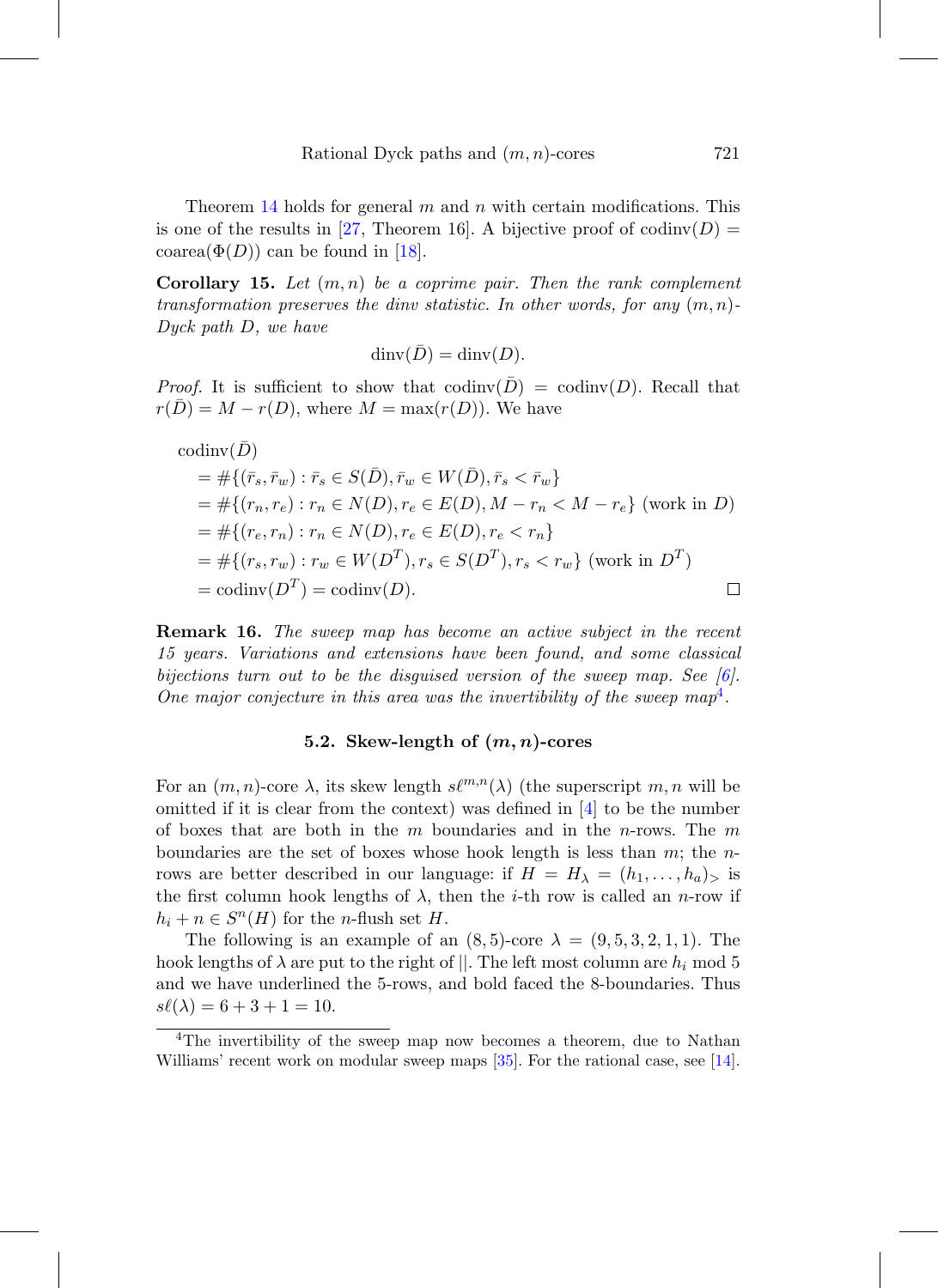| $4 = (14 \mod 5)    14$ 11 9 7 6 4 3 2 1           |    |         |  |  |  |
|----------------------------------------------------|----|---------|--|--|--|
|                                                    | -9 | 6 4 2 1 |  |  |  |
| $4 = (9 \mod 5)$<br>$1 = (6 \mod 5)$               |    |         |  |  |  |
|                                                    |    |         |  |  |  |
| $4 = (4 \mod 5) \mid 4$<br>$2 = (2 \mod 5) \mid 2$ |    |         |  |  |  |
| $1 = (1 \mod 5)    1$                              |    |         |  |  |  |

<span id="page-17-0"></span>**Theorem 17.** Let m and n be coprime positive integers. Then for any  $(m, n)$ -Dyck path D we have

$$
codinv(D) = s\ell(\alpha(D)).
$$

Consequently, the skew length statistic of an  $(m, n)$ -core  $\lambda$  is invariant under conjugation and switching the roles of m and n. We have

$$
s\ell^{m,n}(\lambda) = s\ell^{n,m}(\lambda) = s\ell^{m,n}(\lambda^T) = s\ell^{n,m}(\lambda^T).
$$

To prove Theorem [17,](#page-17-0) we need a better description of  $s\ell(\lambda)$ . Let  $\lambda =$  $\lambda_1 \geq \cdots \geq \lambda_a > 0$  be an  $(m, n)$ -core with  $H = H_\lambda = \{h_1, \ldots, h_a\}$ . Denote by  $\lambda^i = \lambda_i \geq \cdots \geq \lambda_a$  the partition obtained from  $\lambda$  by removing the first  $i-1$  rows. Then  $\lambda^1 = \lambda$ . Denote by  $H^i = H(\lambda^i) = (h_i, \ldots, h_a)$ . Then the *i*-th row hook lengths of  $\lambda$  is just the fist row hook lengths of  $\lambda^i$ , which is  $H_{(\lambda^i)^T}.$ 

*Proof of Theorem [17.](#page-17-0)* The number of boxes in row i and also in the mboundaries is:

$$
|H_{(\lambda^{i})^{T}} \cap \{1, 2, ..., m - 1\}| = |S^{m} (H_{(\lambda^{i})^{T}}) \cap \mathbb{Z}_{>m}|
$$
  
(by Theorem 9) = | (h<sub>i</sub> + m - S<sup>m</sup>(H<sup>i</sup>))  $\cap \mathbb{Z}_{>m}|$   
= | (h<sub>i</sub> - S<sup>m</sup>(H<sup>i</sup>))  $\cap \mathbb{Z}_{>0}|$   
= | (S<sup>m</sup>(H<sup>i</sup>) - h<sub>i</sub>)  $\cap \mathbb{Z}_{<0}|$   
= | (S<sup>m</sup>(H) - h<sub>i</sub>)  $\cap \mathbb{Z}_{<0}|$ ,

where in the last step, we use the  $m$ -flushness of  $H$ , which implies that  $(\text{recall that } s_j^m(H^i) - m \leq h_i \text{ by definition})$ 

$$
H^{i}\cap (j+m\mathbb{Z}) = \{s_j^{m}(H^{i})-m,\ldots,m+j,j\} = \{s_j^{m}(H)-m,\ldots,m+j,j\}\cap \mathbb{Z}_{\leq h_i},
$$

and hence  $s_j^m(H^i) < h_i$  if and only if  $s_j^m(H) < h_i$ .

If  $\lambda = \alpha(D)$  then  $S^n(H_\lambda)$  is just  $S(D)$  and  $S^m(H_\lambda)$  is just  $E(D)$ . With these arguments handy, we derive that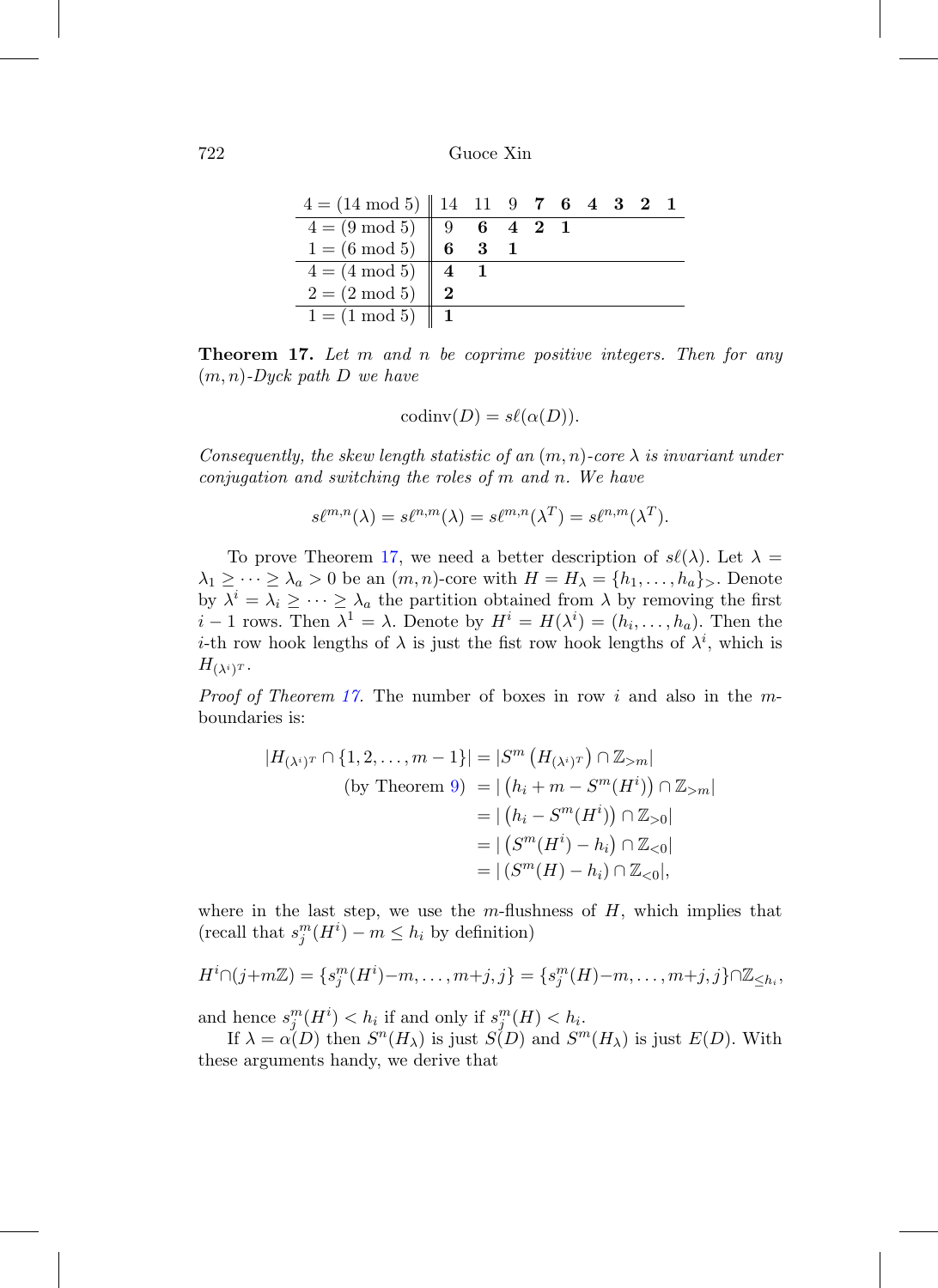Rational Dyck paths and  $(m, n)$ -cores 723

$$
s\ell(\lambda) = \sum_{h_i + n \in S^n(H)} |H(\lambda^i)^T \cap \{1, 2, ..., m - 1\}|
$$
  
= 
$$
\sum_{h_i + n \in S^n(H)} |(S^m(H) - h_i) \cap \mathbb{Z}_{<0}|
$$
  
= 
$$
|\{(r_s, r_e) : r_s \in S(D), r_e \in E(D), r_s - r_e - n < 0\}|
$$
  
= 
$$
|\{(r_s, r_w) : r_s \in S(D), r_w \in W(D), r_s - r_w < 0\}|.
$$

This is exactly the coarea of  $\Phi(D)$ , which is equal to codinv(D) by Theorem [14.](#page-15-0)  $\Box$ 

### **References**

- <span id="page-18-1"></span>[1] Jaclyn Anderson, Partitions which are simultaneously  $t_1$ - and  $t_2$ -core, Discrete Math., 248 (1–3) (2002), 237–243. [MR1892698](http://www.ams.org/mathscinet-getitem?mr=1892698)
- <span id="page-18-4"></span>[2] George E. Andrews, The Friedman–Joichi–Stanton monotonicity conjecture at primes, Unusual Applications of Number Theory (M. Nathanson, ed.), DIMACS Ser. Discrete Math. Theor. Comp. Sci., vol. 64, Amer. Math. Soc., Providence, R.I., 2004, pp. 9–15. [MR2063197](http://www.ams.org/mathscinet-getitem?mr=2063197)
- <span id="page-18-3"></span>[3] Drew Armstrong, Rational Catalan Combinatorics (Type A), slides from a talk at JMM 2012, Boston. [http://www.math.miami.edu/](http://www.math.miami.edu/~armstrong/Talks/RCC_AIM.pdf) ∼[armstrong/Talks/RCC](http://www.math.miami.edu/~armstrong/Talks/RCC_AIM.pdf) AIM.pdf.
- <span id="page-18-2"></span>[4] Drew Armstrong, Christopher R. H. Hanusa, and Brant C. Jones, Results and conjectures on simultaneous core partitions, European J. Combin., 41 (2014), 205–220. [MR3219261](http://www.ams.org/mathscinet-getitem?mr=3219261)
- <span id="page-18-5"></span>[5] Drew Armstrong, Nicholas A. Loehr, and Gregory S. Warrington, Rational parking functions and Catalan numbers, Ann. Comb., 20 (1) (2016), 21–58. arXiv:1403.1845. [MR3461934](http://www.ams.org/mathscinet-getitem?mr=3461934)
- <span id="page-18-7"></span>[6] Drew Armstrong, Nicholas A. Loehr, and Gregory S. Warrington, Sweep maps: A continuous family of sorting algorithms, Adv. Math., 284 (2015), 159–185. arXiv:1406.1196. [MR3391074](http://www.ams.org/mathscinet-getitem?mr=3391074)
- <span id="page-18-0"></span>[7] M. T. L. Bizley. Derivation of a new formula for the number of minimal lattice paths from  $(0,0)$  to  $(km, kn)$  having just t contacts with the line  $my = nx$  and having no points above this line; and a proof of Grossman's formula for the number of paths which may touch but do not rise above this line, J. Inst. Actuar., 80 (1954), 55–62. [MR0061567](http://www.ams.org/mathscinet-getitem?mr=0061567)
- <span id="page-18-6"></span>[8] E. Carlsson and A. Mellit, A proof of the shuffle conjecture, preprint, arXiv:1508.06239.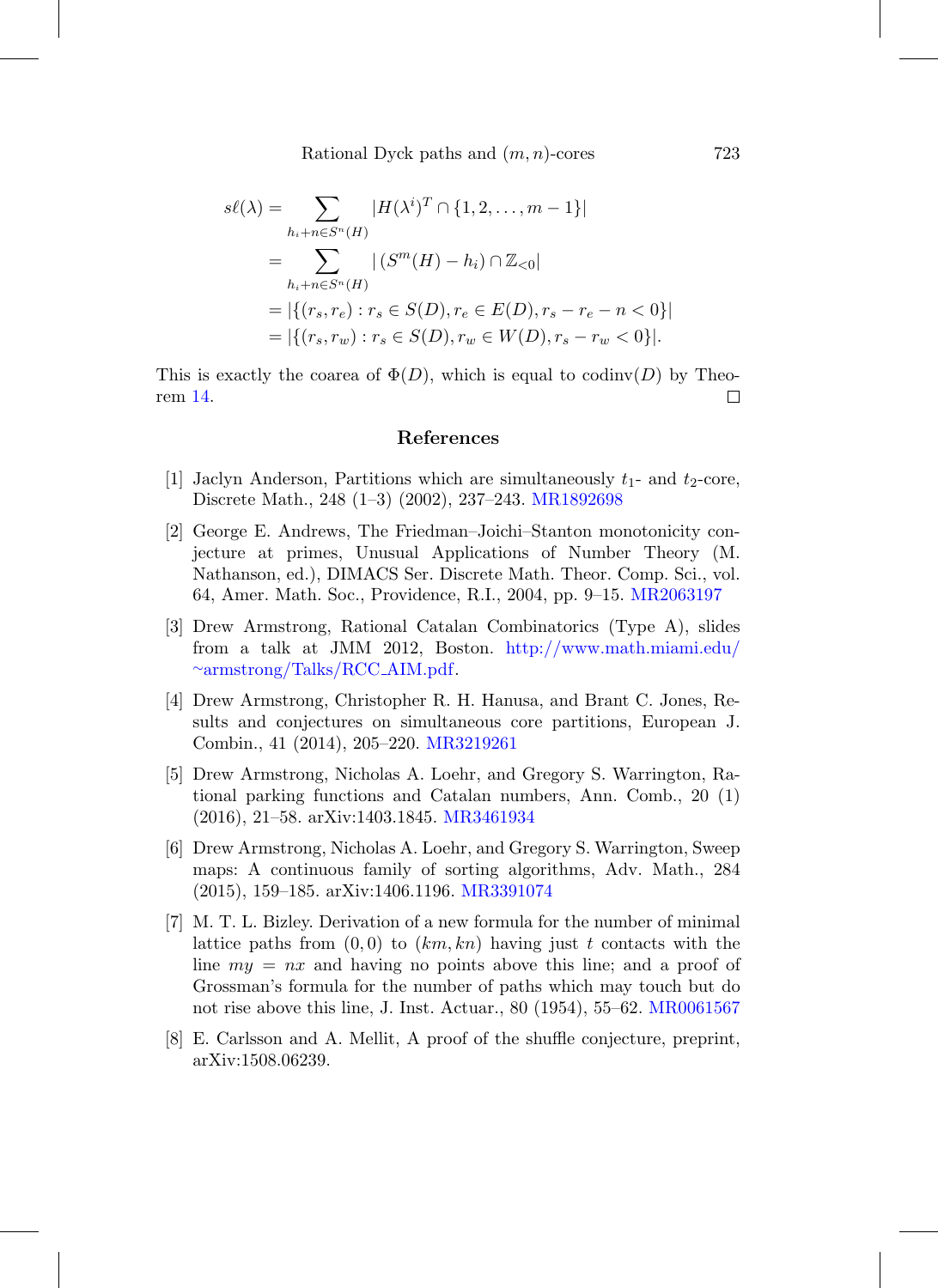- <span id="page-19-0"></span>[9] W. Y. C. Chen, H. H. Y. Huang, and L. X. W. Wang: Average size of a self-conjugate  $(s, t)$ -core partition, Proc. Amer. Math. Soc., 144  $(4)$ (2016), 1391–1399. arXiv:1405.2175. [MR3451218](http://www.ams.org/mathscinet-getitem?mr=3451218)
- <span id="page-19-2"></span>[10] Ben Ford, H´oang Mai, and Lawrence Sze, Self-conjugate simultaneous  $p$ - and  $q$ -core partitions and blocks of  $A_n$ , J. Number Theory, 129 (4) (2009), 858–865. [MR2499410](http://www.ams.org/mathscinet-getitem?mr=2499410)
- [11] A. Garsia, M. Haiman, A remarkable  $q, t$ -Catalan sequence and  $q$ -Lagrange inversion, J. Algebraic Combin., 5 (3) (1996), 191–244. [MR1394305](http://www.ams.org/mathscinet-getitem?mr=1394305)
- [12] A. Garsia, J. Haglund, A proof of the q, t-Catalan positivity conjecture, Discrete Math., 256 (3) (2002), 677–717. [MR1935784](http://www.ams.org/mathscinet-getitem?mr=1935784)
- <span id="page-19-3"></span>[13] A. Garsia, E. Leven, N. Wallach, and G. Xin, A new plethystic symmetric function operator and the rational compositional shuffle conjecture at  $t = 1/q$ , J. Combin. Theory Ser. A, 145 (2017), 57-100. arXiv:1501.00631. [MR3551646](http://www.ams.org/mathscinet-getitem?mr=3551646)
- <span id="page-19-8"></span>[14] Adriano M. Garsia and Guoce Xin, Inverting the rational sweep map, (submitted), preprint, arXiv:1602.02346.
- <span id="page-19-5"></span>[15] Adriano Garsia, Guoce Xin, and Mike Zabrocki, Proof of the 2-part compositional shuffle conjecture, In Symmetry: Representation Theory and Its Applications, Progress in Mathematics, Volume 257, 2014, pp. 227–257. [MR3363011](http://www.ams.org/mathscinet-getitem?mr=3363011)
- <span id="page-19-6"></span>[16] Adriano Garsia, Guoce Xin, and Mike Zabrocki, A three shuffle case of the compositional parking function conjecture, J. Combin. Theory Ser. A, 123 (2014), 202–238. [MR3157808](http://www.ams.org/mathscinet-getitem?mr=3157808)
- <span id="page-19-4"></span>[17] Adriano Garsia, Guoce Xin, and Mike Zabrocki, Hall-Littlewood operators in the theory of parking functions and diagonal harmonics, Int. Math. Res. Notices, 6 (2012), 1264–1299. [MR2899952](http://www.ams.org/mathscinet-getitem?mr=2899952)
- <span id="page-19-7"></span>[18] E. Gorsky, M. Mazin, Compactified Jacobians and  $q, t$ -Catalan numbers, J. Combin. Theory Ser. A, 120 (2013), 49–63. [MR2971696](http://www.ams.org/mathscinet-getitem?mr=2971696)
- <span id="page-19-1"></span>[19] E. Gorsky, M. Mazin, Compactified Jacobians and  $q, t$ -Catalan numbers II, J. Algebraic Combin., 39 (2014), 153–186. [MR3144397](http://www.ams.org/mathscinet-getitem?mr=3144397)
- [20] James Haglund, Conjectured statistics for the  $q; t$ -Catalan numbers, Adv. in Math., 175 (2003), 319–334. [MR1972636](http://www.ams.org/mathscinet-getitem?mr=1972636)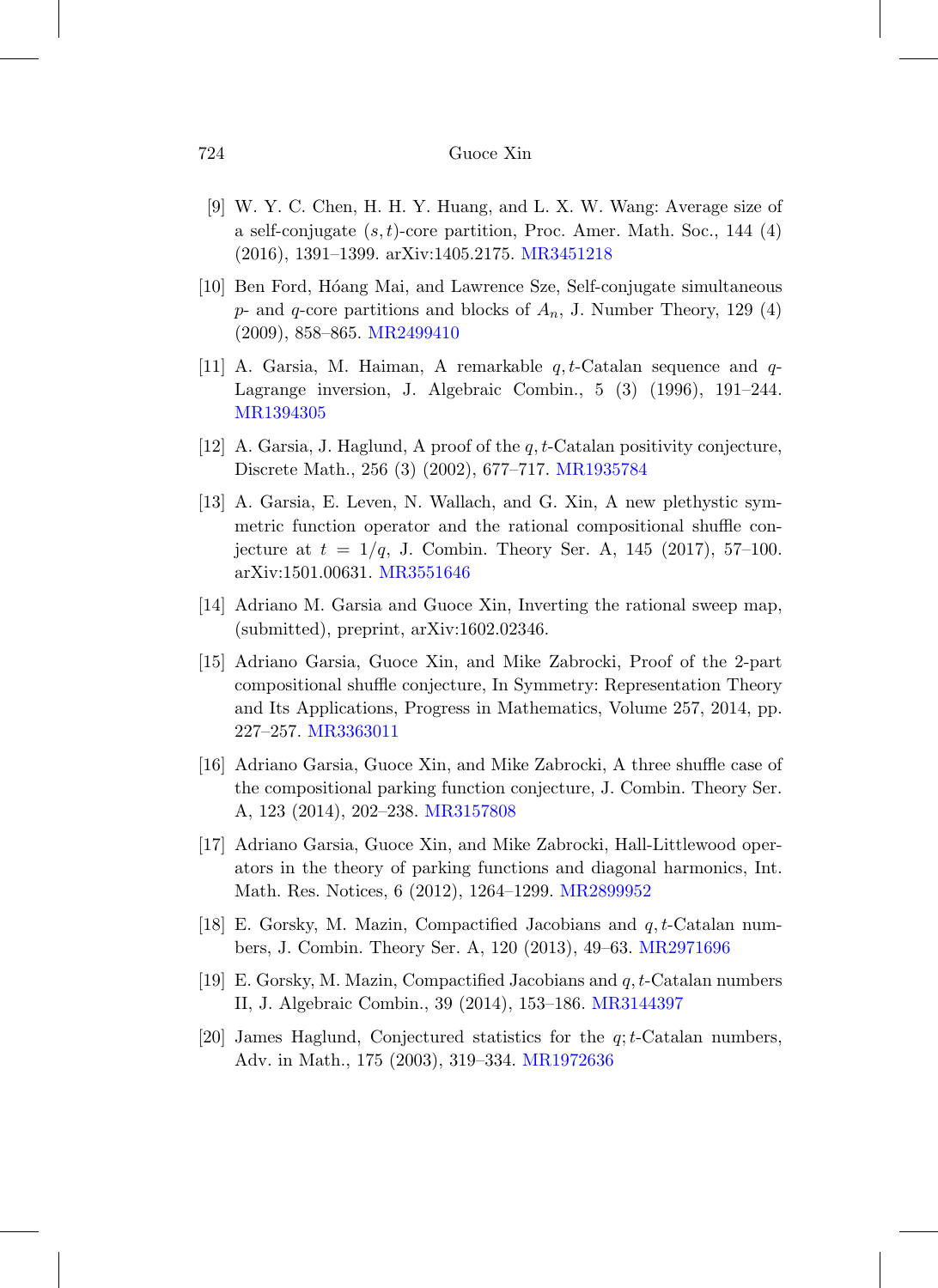- <span id="page-20-5"></span>[21] James Haglund, Mark Haiman, Nicholas Loehr, Jeff Remmel, and A. Ulyanov, A combinatorial formula for the character of the diagonal coinvariants, Duke Math. J., 126 (2005), 195–232. [MR2115257](http://www.ams.org/mathscinet-getitem?mr=2115257)
- [22] James Haglund and Nicholas A. Loehr, A conjectured combinatorial formula for the Hilbert series for diagonal harmonics, Discrete Math., 298 (2005), 189–204. [MR2163448](http://www.ams.org/mathscinet-getitem?mr=2163448)
- <span id="page-20-6"></span>[23] J. Haglund, J. Morse, and M. Zabrocki, A compositional refinement of the shuffle conjecture specifying touch points of the Dyck path, Canadian J. Math, 64 (2012), 822–844. [MR2957232](http://www.ams.org/mathscinet-getitem?mr=2957232)
- <span id="page-20-2"></span>[24] Mark Haiman, Conjectures on the quotient ring by diagonal invariants, J. Algebraic Combin., 3 (1994), 17–76. [MR1256101](http://www.ams.org/mathscinet-getitem?mr=1256101)
- <span id="page-20-1"></span>[25] Paul Johnson, Lattice points and simultaneous core partitions, preprint, arXiv:1502.07934.
- <span id="page-20-4"></span>[26] Nicholas A. Loehr, Conjectured statistics for the higher  $q, t$ -Catalan sequences, Electron. J. Combin., 12 (2005) research paper R9; 54 pages (electronic). [MR2134172](http://www.ams.org/mathscinet-getitem?mr=2134172)
- <span id="page-20-10"></span>[27] Nicholas A. Loehr and Gregory S. Warrington, A continuous family of partition statistics equidistributed with length, J. Combin. Theory Ser. A, 116 (2009), 379–403. [MR2475023](http://www.ams.org/mathscinet-getitem?mr=2475023)
- <span id="page-20-3"></span>[28] Percy MacMahon, Combinatory Analysis, Cambridge University Press (1918). Reprinted by Chelsea, New York, 3rd edition (1984).
- [29] Mikhail Mazin, A bijective proof of Loehr-Warrington's formulas for the statistics  $\cot_{\frac{q}{p}}$  and  $\text{mid}_{\frac{q}{p}}$ , Annals Combin., 18 (2014), 709–722 [MR3282653](http://www.ams.org/mathscinet-getitem?mr=3282653)
- <span id="page-20-7"></span>[30] Anton Mellit, Toric braids and  $(m, n)$ -parking functions, preprint, arXiv:1604.07456.
- <span id="page-20-8"></span>[31] Tadasi Nakayama, On some modular properties of irreducible representatitons of a symmetric group. I, Jpn. J. Math., 18 (1941) 89–108. [MR0005729](http://www.ams.org/mathscinet-getitem?mr=0005729)
- <span id="page-20-9"></span>[32] Tadasi Nakayama, On some modular properties of irreducible representatitons of a symmetric group. II, Jpn. J. Math., 18 (1941) 411–423. [MR0005730](http://www.ams.org/mathscinet-getitem?mr=0005730)
- <span id="page-20-0"></span>[33] R. Stanley, Catalan addendum. [http://www-math.mit.edu/](http://www-math.mit.edu/~rstan/ec/catadd.pdf)∼rstan/ec/ [catadd.pdf.](http://www-math.mit.edu/~rstan/ec/catadd.pdf)